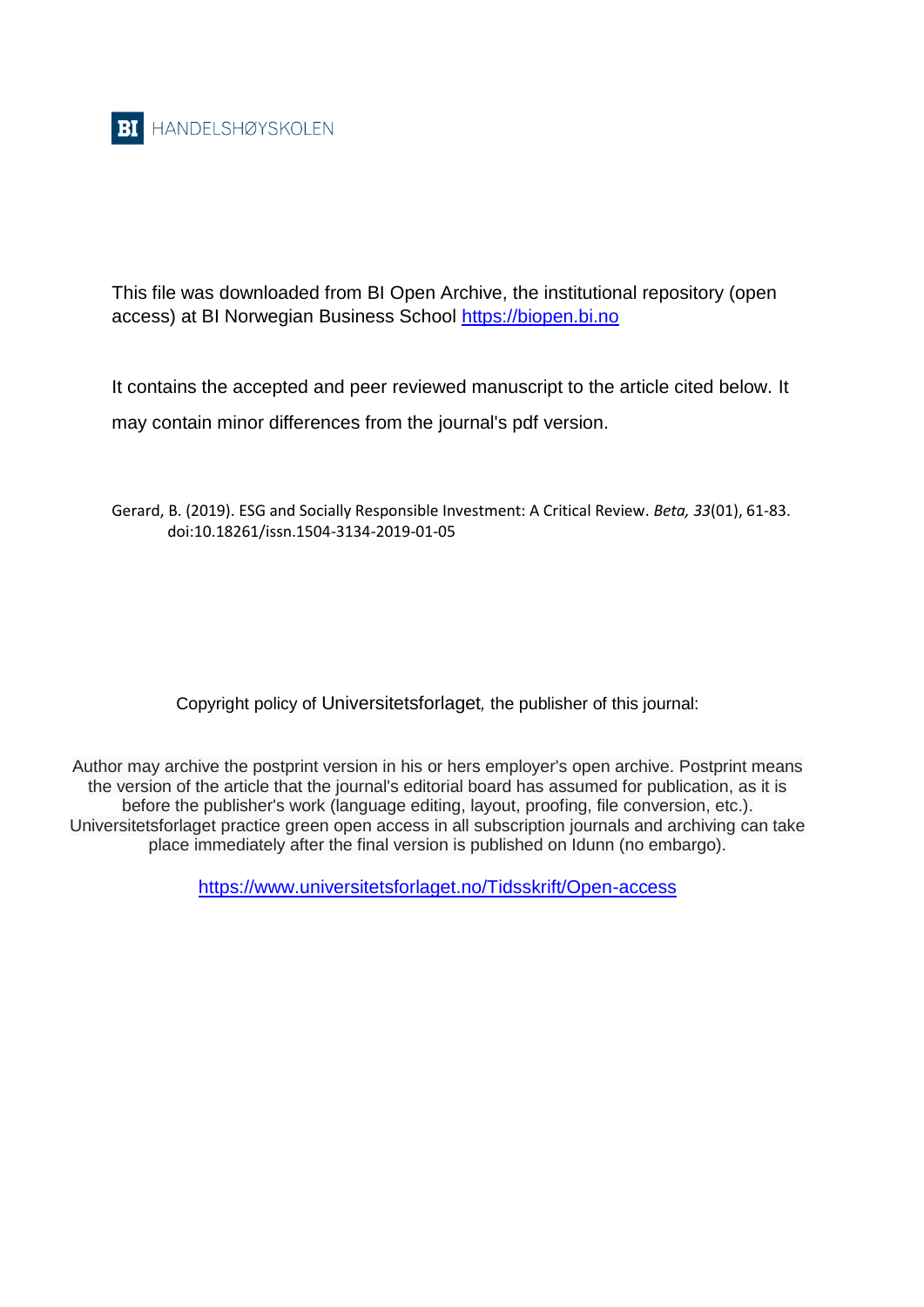# ESG and Socially Responsible Investment: A Critical Review

Bruno Gerard<sup>1</sup>

March 31, 2019

Forthcoming: Beta, Scandinavian Journal of Business Research.

# ABSTRACT

We review the literature on ESG and Socially Responsible Investment with a special focus on fixed—income investments. Most of the academic research is focused on the link between corporate CSR and ESG activities, investors' SR engagement and stock returns and firm value. Very few studies examine the link between firm ESG policies and bond prices, risks and returns, and the performance of SR FI funds. The studies linking CSR to firm value suggest that higher CSR leads to higher corporate value, higher equity returns and lower risk, enhancing the general collateral value of the firm. The FI income studies provide mixed evidence about the link between issuer ESG scores and bond prices and return characteristics: the bonds of issuers with both excellent and very poor ESG behavior tend to underperform the bonds of issuer with neither very strong nor very poor ESG scores. Lastly while issuers' ESG excellence may have led to both their equity and debt outperforming those of poorer ESG issuers in the 90's, this out-performance halved in the first part of the 2000's and completely disappeared after the financial crisis. Markets seem now to fully price ESG performance in equity and bond prices.

JEL classification: G11, G28, G34, M14

Keywords: Fixed Income, Bonds, Green Bonds, SRI, CSR, ESG.

 $1$ This study was partially funded by NORSIF. The work has benefited from detailed comments and suggestions from an anonymous referee as well as of Karl Høgtun, DNB Asset Management, Annie Bersagel and Joakim Kvamvold, both from Folketrygdfondet, and Marte Siri Storaker, KLP. Gerard is with BI Norwegian Business School, Oslo Norway; phone: +47 4641 0506; email: bruno.gerard@bi.no.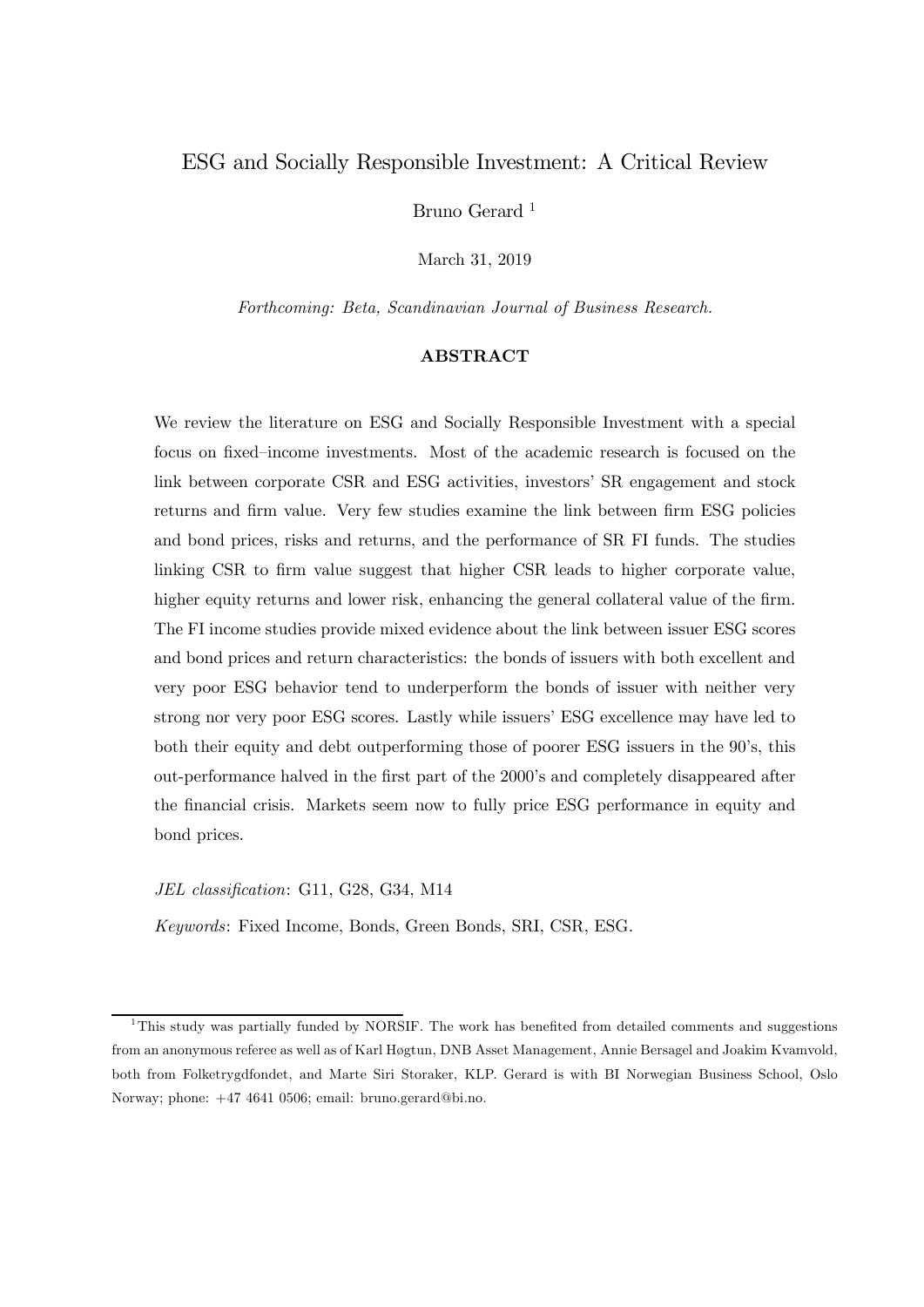Since the mid 1980s, academic researchers have widely documented the importance of good corporate governance for the firm's short and long-term financial and economic performance. More recently, increased awareness of the public costs of ecologically harmful private behavior has led to increased regulations and penalties for poor environmental stewardship. Similarly, concerns about social responsibility have taken greater pro-eminence for corporate investors, stakeholders and regulators. This has led to the formulation and broad adoption of the UN PRI 6 Principles for Responsible Investment<sup>2</sup> as guidelines for asset owners and the investment management industry on how to balance social responsibility and fiduciary duty. Further guidelines, more specifically targeting fixed income investors, were formulated in 2014.

The literature refers to two related but slightly different concepts: Corporate Social Responsibility (CSR) or Environmental, Social and Governance (ESG) performance. CSR encompasses the first two elements of ESG, the environmental and the social conduct of the firm. ESG combines the environmental and social impact of the firm, with its Corporate Governance performance. Hence ESG is CSR plus Governance. In the remainder of the discussion, I will persistently distinguish between the ES and the G of ESG. Mutual and investment funds that include some or all ESG concerns in their investment selection are generically called Socially Responsible (SR) funds. The label covers a variety of approaches that runs from simply excluding sin stocks and bonds to incorporating a detailed weighting of E, S, and G scores in the investment process.

To assess the link between investment performance and CSR and G scores, it may be useful to consider five related questions:

- 1. How does a firm's CSR and/or G performance affect its (equity) value, its financial performance, and its equity risk return trade-off? Answering this first question may help us assess whether screening for CSR and G characteristics may help equity portfolio performance. A related issue is whether investment funds that actually screen on the basis of CSR and G perform better than their non-screening competitors.
- 2. How does an investor's actions to enhance the firm she holds' CSR or G characteristics affect the returns on her shareholdings? Answers to this question may help evaluate whether active ownership may enhance an investment manager's portfolio returns.

<sup>2</sup>Principles 1 to 3 deal explicitly with ESG concerns and specify that signatories will incorporate ESG in their investment decision process and in their ownership policies, and will seek ESG disclosures from the entities they invest in. (see: https://www.unpri.org/pri/what-are-the-principles-for-responsible-investment)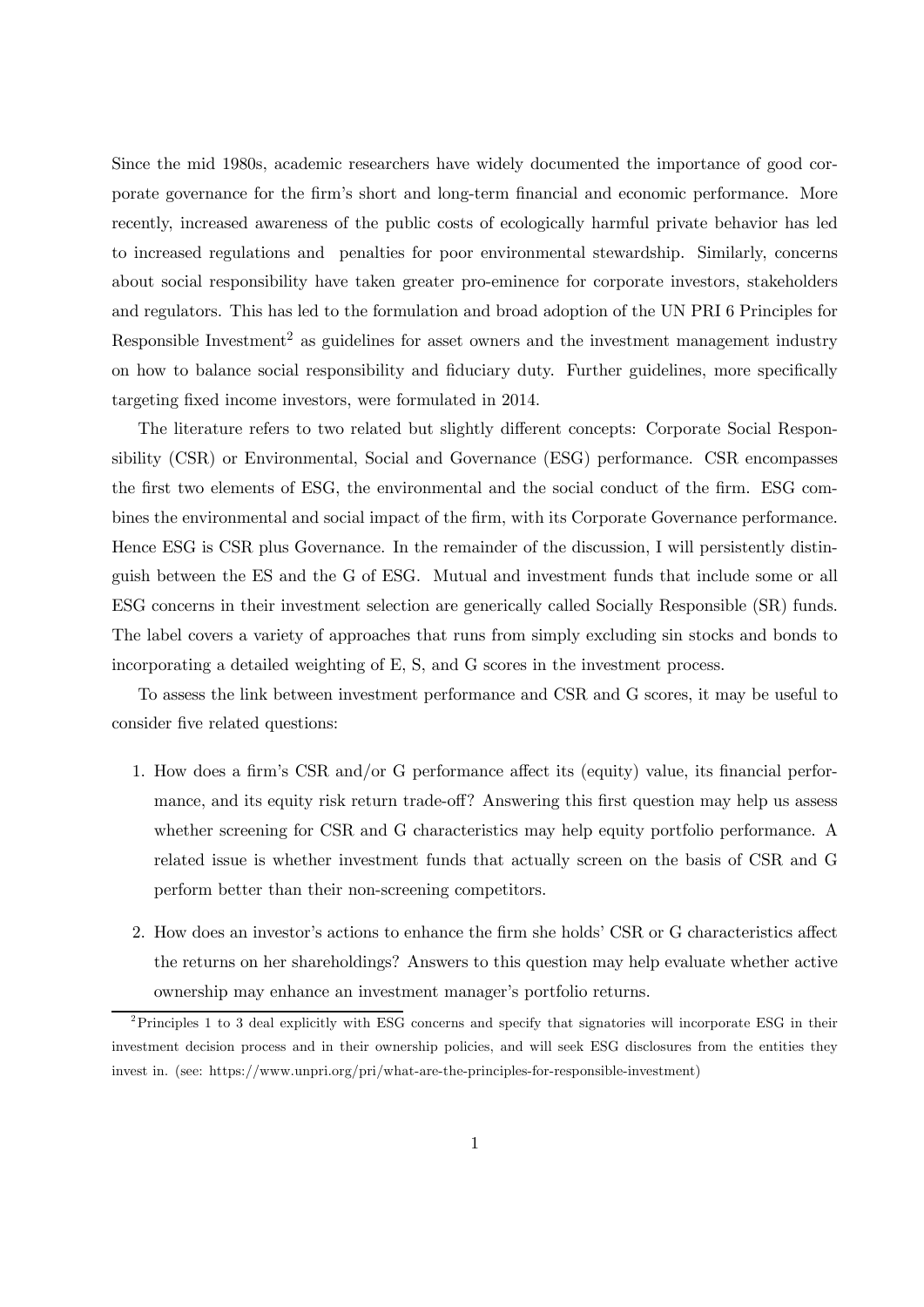- 3. How does a firm's CSR and/or G performance affect its debt value, its credit risk, and its bond risk—return trade-off? Evidence on this third issue may help us assess whether screening for CSR and G characteristics may help bond portfolio performance. In this case as well, a related issue is whether FI funds screening for CSR and G characteristics provide a more attractive performance for their investors.
- 4. How does a creditor's actions to enhance the CSR or G characteristics of the firm she lends to affect the returns on her bondholdings? Answering this last question may help assess whether active bondholder engagement may enhance the bondholder's returns.
- 5. Do specialized standards to qualify securities as ESG compliant such as the "green bond" label, enhance the value of these securities, and reduce the ESG risk to their holders?

The rest of the review proceeds as follows. Section I provides a background discussion on the link between CSR and G characteristics and firm value or equity performance, as well as of the benefits of active engagement. Section II discusses the link between a firm's ESG performance and its credit risk and bond value. Section III describes the evidence about SRI bond funds. Section IV discusses the impact of ESG on down-side risk. We review the literature on Green Bonds in Section V. Section VI concludes.

# I. CSR, G and firm value

This section briefly discusses the economic mechanisms linking corporate governance and CSR to firm value and equity returns. While not directly focusing on debt value, the links between ESG policies and firm value are important, since, if a firm's ESG conduct affects its value, it also affects the general collateral value of the firm's activities backing the firm's payments to its bondholders. We discuss the CSR and corporate governance separately, and their joint effect. Lastly, we briefly review the evidence on SRI equity mutual funds.

## A. Corporate Governance and equity value

The economic arguments in favor of improved corporate governance are simple: good corporate governance reduces agency problems, improves the alignment of manager and shareholders objectives, and thus enhances the long-term prospects and the value of the firm. The empirical evidence strongly supports this view and is too numerous to review here. Three recent works illustrate the evidence. Gompers, Ishii and Metrick (2003) and Bebchuk, Cohen and Ferrell (2009) provide evidence that better governance, as measured by lower values of the managerial entrenchment variable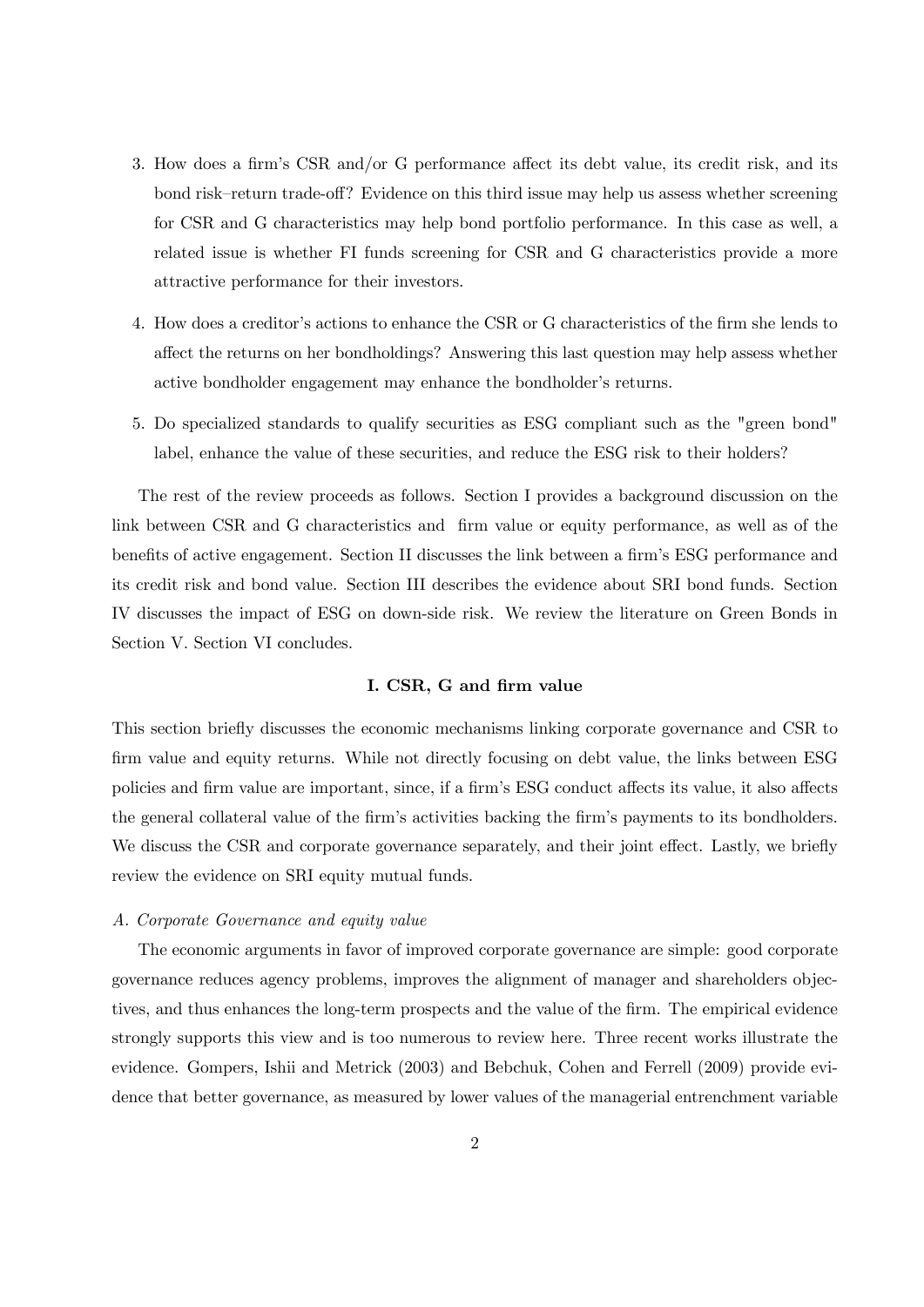recorded in the governance provisions of the Investor Responsibility Research Center (IRRC), is related both to higher firm values and to higher returns. Gompers et al. (2003) document that the 10% of the firms with the strongest corporate governance outperformed the 10% of firms with the weakest governance by 8.5% a year over their 1990-1999 sample period, while Bebchuk et al. (2009) show that investing in low—entrenchment firms lead to positive risk adjusted returns. Moreover, both studies provide evidence that firms with stronger shareholder rights have, on average, higher profits, higher sales growth, and lower capital expenditures, which translate in higher market value. Bebchuk, Cohen and Wang (2013) show that, consistent with learning and greater attention to good governance, the positive abnormal returns to investing in firms with better governance disappeared in the first decade of the new millennium, while the link between good governance and both firm value and firm operating performance persisted: while markets value firms with better governance more highly, investing in firms with better governance no longer generates positive abnormal returns.

## B. Corporate Social Responsibility and firm value

The economic arguments in favor of CSR are similar but less straightforward: high CSR scores suggest managerial concern with long—term sustainability and hence should signal higher long term shareholder value and returns. This is "the doing well by doing good" argument. However, achieving high CSR scores might require large expenditures, significantly affecting short—term and perhaps long-term firm profitability. Although this might enhance the reputation of the firm and its managers, the costs of improved CSR immediately affect the bottom line, while the benefits might be quite uncertain and far in the future. Improved CSR is attractive only as long as the costs are lower than the expected benefits in terms of future profitability and returns. Friedman (1970) famously claims that the "social responsibility of business is to increase its profits."

The economic arguments supporting a positive link between CSR are of two types and can be summarized as the "good company" and the "good management" hypotheses. According to the first, building good relationships with primary stakeholders by addressing their legitimate interests through CSR generates reputational capital for the firm, which enhances corporate valuation through improved profitability and/or lower losses under adverse events (see for example Hillman and Klein, 2001). Lins, Servaes and Tamayo (2017) suggest that CSR enhances the social capital of the firm, and, since all economic activity relies on some element of trust (Arrow, 1972, Knack and Keefer, 1997), enhances its ability to engage in business transactions. In this view, social capital enhances the trustworthiness of the firm, which becomes especially valuable in periods of economic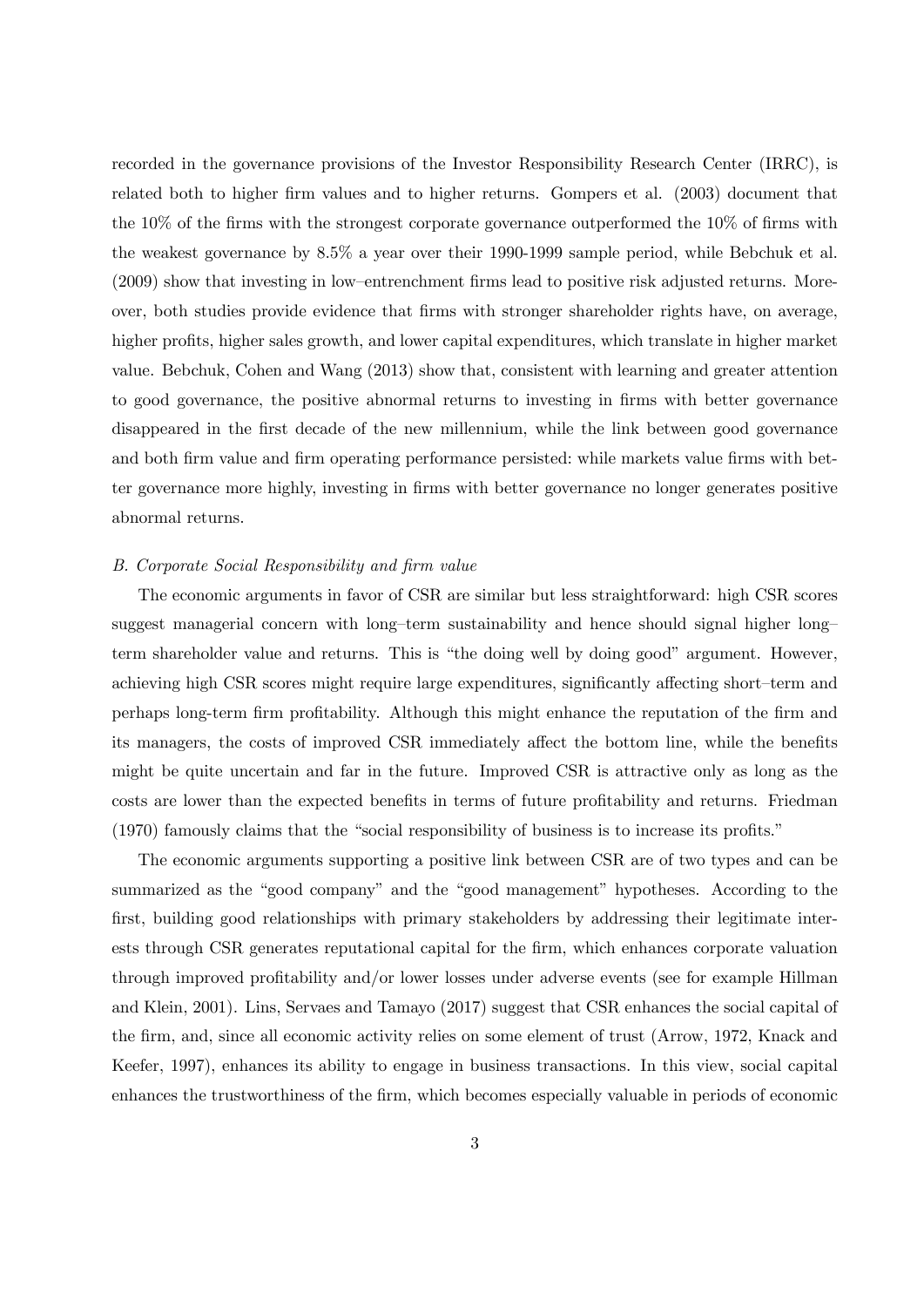uncertainty and crisis, when trust is lower.

The "good management" hypothesis suggests that implementing appropriate and effective CSR policies signals high managerial quality because the task is complex and requires balancing the claims of multiple stakeholders groups and assessing the explicit and implicit costs and benefits of the firm CSR policies (see, for example, Waddock and Graves, 1997). Higher managerial skills may lead to more effective use of corporate assets, higher profitability and higher value. A greater ability to balance the interests of different stakeholders may also signal lower agency problem between management and shareholders, enhancing value.

The evidence about the link between firm value and CSR activities is mixed. In a meta-analysis of 214 research papers, Margolis, Elfenbein and Walsh (2011) find a positive but small effect of CSR on corporate financial performance. Further, they find that this positive relation weakens in the later periods, while the negative impact of revealed social or environmental misdeeds increases. But most of studies covered in the analysis fail to deal properly with the issue that a firm decision to engage in CSR activities correlates with unobservable firm characteristics that may also affect the firm's profitability (in statistical terms, an "endogeneity problem") and hence their evidence amounts only to a positive correlation between CSR and corporate financial performance, with no indication of a causal link.

In one of the first papers to provide more rigorous evidence on a possible causal link between CSR and firm value, Dowell, Hart and Yeung (2000) examine whether firms' voluntary adopting rigorous environmental standards enhance their value. In a sample of US—based multinational enterprises operating in resource extraction and manufacturing in both developed and developing markets, they find that firms adopting a single stringent global environmental standard have higher market values than firms adopting either the US statutory standards worldwide, or the poorly enforced host country standards.

Subsequent work examined whether the CSR status of acquiring and target firms enhanced the returns of merger and acquisitions. The evidence suggests that high—CSR acquirers make better deals for all involved, and high—CSR targets are better deals for the acquirer. Deng, Kang and Low (2013) study a sample of 1,556 completed US mergers for which the Kinder, Lydenberg, Domini Research & Analytics (KLD) ESG ratings are available for the acquirer. They find that acquirers with high CSR ratings have significantly positive announcement returns and post—merger returns, as well as improved operating performance. Further, they document that acquisitions initiated by high–CSR firms, are more likely to succeed and are completed in less time that acquisitions by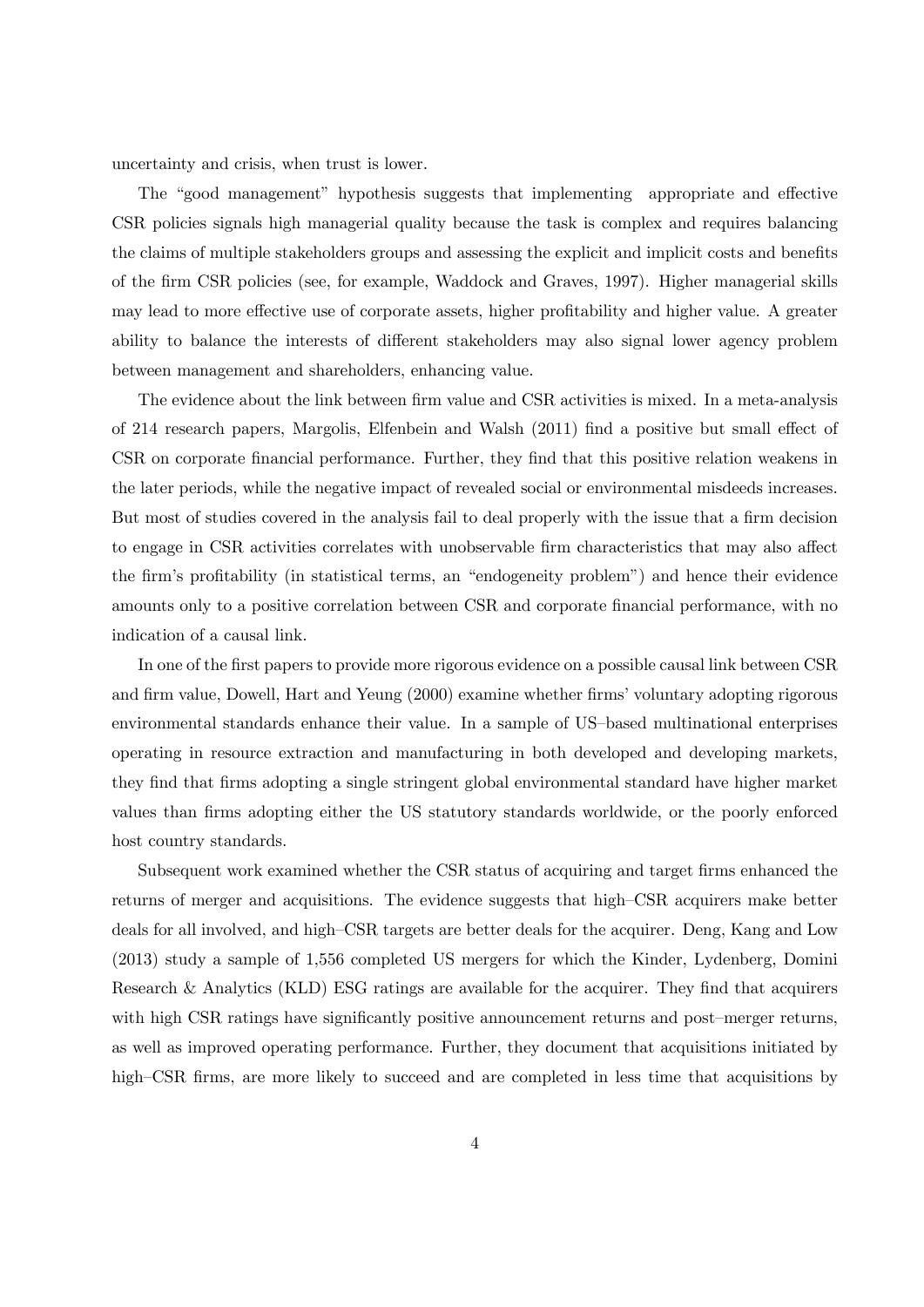low—CSR firms. They also document a positive impact on other stakeholders' wealth. In particular, they document that bondholders of low—CSR acquirers experience a 15% negative abnormal announcement returns, while abnormal announcement—day returns for bondholders of high—CSR acquirers are slightly positive. Aktas, de Bodt and Cousin (2011) examine the impact of the target CSR ratings on the acquirer's gain from the transaction and find that acquirers' gains are positively related to the target CSR score. Moreover, they document that the acquirer CSR scores improve after the acquisition of a SR—aware target.

Kruger (2015) identifies 2,116 precisely dated positive (574) and negative (1,542) ESG events between 2001 and 2007 for 745 US companies from the KLD database, and examines the stock performance around the day these events become public. He finds that negative events have a strong negative impact on stock value, more so for environment- and community-related events. Over the 21 days following the public disclosure of the event, the median loss in shareholder value is \$76 millions. Further, Kruger documents that, on average, investors respond weakly negatively to positive events. However, he finds that positive events that follow earlier negative events, and positive events for firms with lower agency problems, are valued more positively. Lastly, events with stronger legal or economic implications generate sharper stock price response.

Ferrell, Liang, and Renneboog  $(2016)$  use the MSCI IVA ratings<sup>3</sup> for more than 7,000 companies world-wide over the 1999—2011 period to investigate the link between CSR, agency problems, and firm value. They find that companies with lower agency problems engage in more CSR. Moreover, they document a stronger positive link between CSR and firm value for low agency problem firms. Their evidence supports the "good manager" hypothesis.

A weakness of many of the studies reviewed is that there are a large number of alternative measures of CSR, with great variations in specificity and informativeness. Several organization, both for-profit and non-profit, construct and disseminate disaggregated and aggregate CSR measures for companies and countries. However, there are no standards on how to compute them, nor consensus on which measures should be considered, which are material, or on how they should be combined. Hence all studies that evaluate the links between CSR scores and firm or investment performance suffer from a classical joint hypothesis problem, namely they always test jointly (a) that a CSR measure is related or not related to financial performance, and (b), that the chosen CSR score actually measures material CSR performance. An empirical finding of no relation between a spe-

<sup>&</sup>lt;sup>3</sup>MSCI IVA ratings combines a company's different ESG scores using an industry specific weighting into an aggregate company rating on a scale form 1 to 7.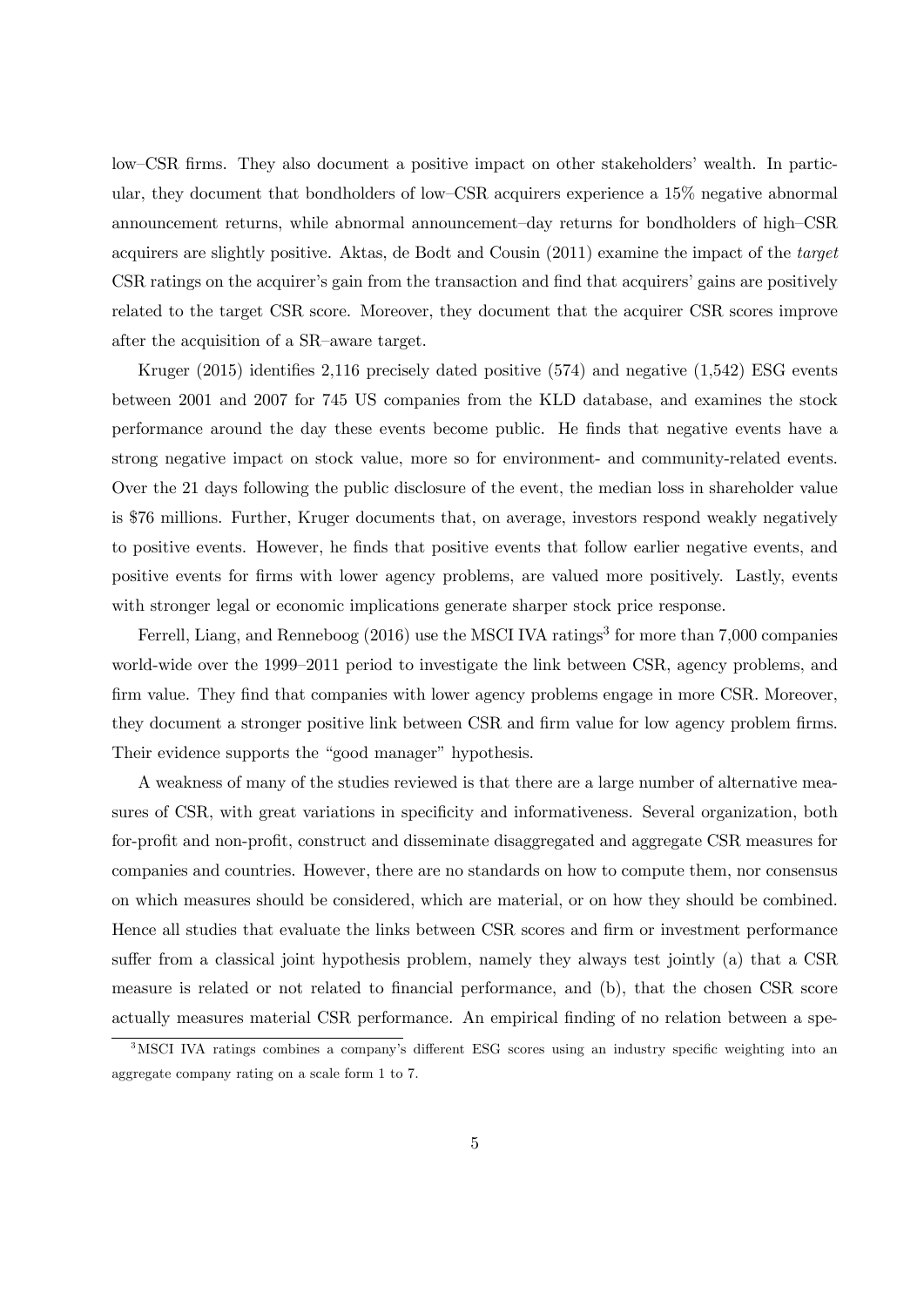cific CSR measure and financial performance might reflect the fact that either CSR does not affect performance, or that the CSR measure chosen does not properly reflect material CSR performance. Combining the results of studies that use many alternative CSR measures with different levels of materiality may lead to biased conclusions about the impact of CSR. This issue is examined in a set of recent papers by Serafeim and various co-authors4 (Khan, Serafeim, Yoon, 2016; Serafeim and Grewal, 2017, Grewal, Hauptmann, Serafeim, 2017.) For the six (out of ten) broad industry classifications for which they are available, Khan, Serafeim and Yoon (2016) use the Sustainability Accounting Standards Board (SASB) assessment of which dimensions of CSR are material for firms in each industry to classify the different elements of KLD scores as material or immaterial. They then construct portfolios of stocks of firm with high rank and portfolios of stocks with low rank on either the material or the immaterial scores. They document a significant difference in post-ranking returns between portfolios with high and low "material" scores, but no difference in post-ranking returns when the portfolios were constructed based on the scores on the immaterial elements. These results suggest that different elements of the KLD scores matter differently for different industries, and that aggregate scores may dilute important differences between firms. The investigation covers the period 1992 to 2013. Unfortunately, the sample includes only about 200 firms each year for the first 10 years and jumps to more than 1,000 firms a year in the last 10 years of the sample. Hence, the average characteristics of the firms included in the investigation are likely to change significantly from the first half of the sample period to the later period, which may significantly weaken the inferences we can draw from the evidence.<sup>5</sup>

In a related paper, Grewal, Hauptmann and Serafeim (2017) use the same SASB industryspecific materiality criterions to classify US firms' voluntary ESG disclosures reported on Bloomberg as material or immaterial for a sample of 1,291 firms from 2007 to 2015. They find that SASBidentified material disclosures improve stock price informativeness, while non-material disclosures, or disclosures in compliance with standards that do not focus on shareholders concerns (such as the GRI standards) do not. Further, material disclosures have a stronger impact on stock price

 $4$ See also Dorfleitner, Halbritter and Nguyen (2015).

 $5$ Moreover, Margolis et al. (2011) and Ferell et al. (2016) report that while there is evidence of a positive link between CSR and performance, it weakens in the more recent periods. Hence, one would like to know whether the results reported by Khan et al. (2016) are robust when considering only the last 10 years of their sample, when the numbers of firms with available data is large. Moreover, abnormal returns to CSR would disappear as learning about the importance of CSR takes place among market participants, while the link between CSR, firm value, and operating performance would remain, as Bebchuk et al. (2013) document for corporate governance.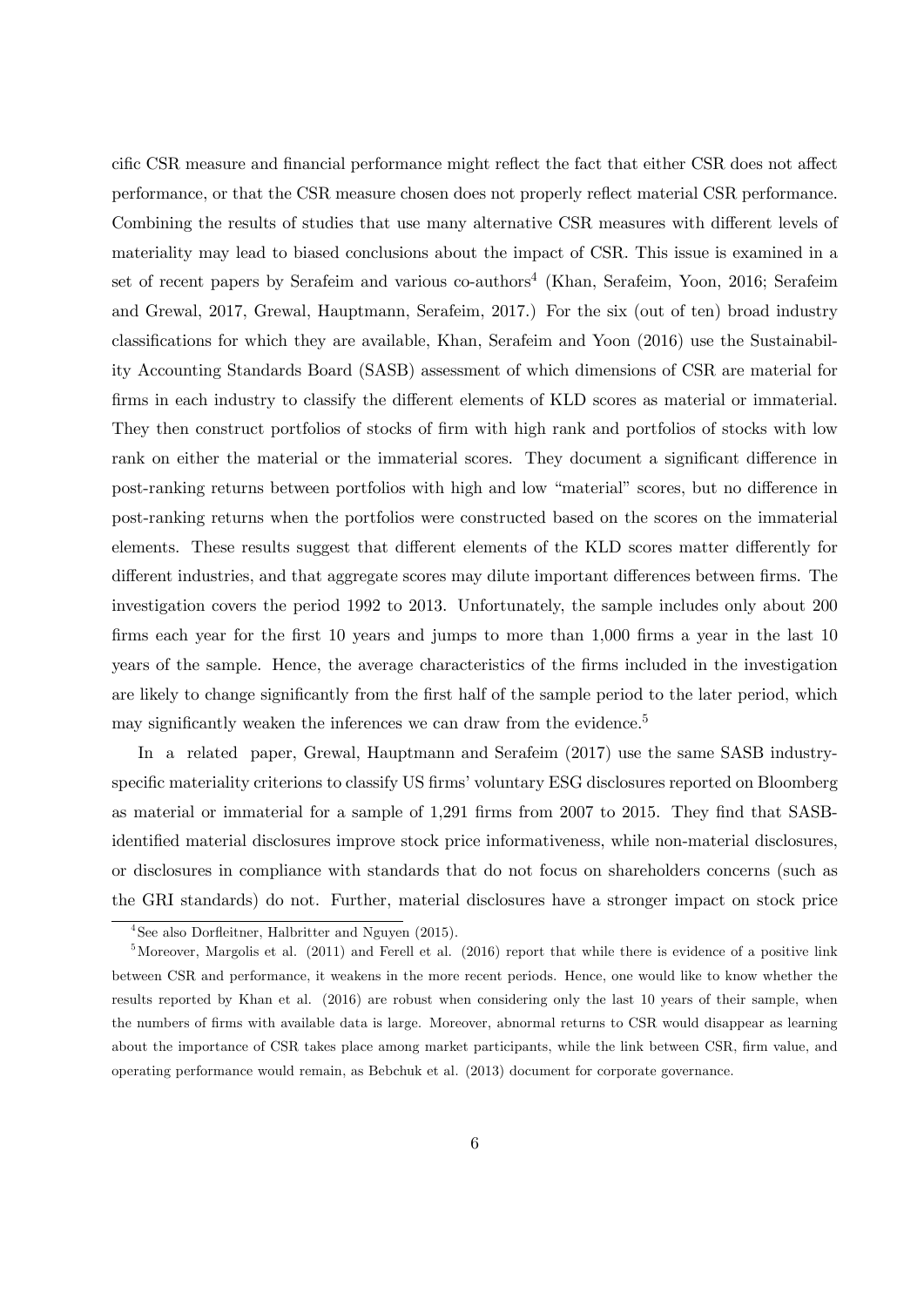informativeness for firms with higher exposure to sustainability and for firms with more institutional and SR investors. In contrast, Serafeim and Grewal, 2017, find that disclosure scores constructed by a large asset owner<sup>6</sup> without explicit consideration of materiality convey no information about future financial performance. Moreover, a higher disclosure score is related to greater negative media attention concurrent and subsequent to the disclosures. In contrast, measures of climatechange performance are significantly related to future financial performance, the more so for firms with higher climate-change risk exposures. These results are to be taken with caution since inclusion in the set of firms monitored for disclosure and performance was not completely systematic and the monitoring was performed intermittently.

## C. CSR and G screening and fund performance

The impact of SRI and ESG objectives on mutual fund performance is, at best, mixed. Most studies find very little performance difference between SRI equity funds and their conventional counterpart (e.g., Renneboog, Ter Horst and Zhang, 2008a; Renneboog, Ter Horst and Zhang, 2008b). Moreover, constructing an asset-weighted composite CSR score for a sample of 2,168 US equity funds (irrespective of whether they claim to be SRI or not) over the period 2003 to 2011, El Ghoul and Karoui (2017) document that higher CSR scoring funds have poorer and more persistently poor performance than their low CSR-scoring counterparts.

Studies that investigate the performance of simulated CSR based strategies (in contrast to actual fund performance) suggest that it may be possible to construct portfolios based on ESG scores that outperform the market or portfolios of stocks with low scores. Derwall et al. (2005) construct global portfolios of high environmentally rated stocks and find that they outperform the market benchmark by 4% and a matching portfolio of low rated stocks by 6% over the 1995-2003 period. Statman and Glushkov (2009) find similar results for US companies over the 1992 to 2007 period using ratings provided by KLD. However, Halbritter and Dorfleitner (2015) using three rating providers and a sample period from 1990 to 2012, show that, for all three ratings, the return advantage of highly rated portfolio over a lowly rated portfolio, is large and positive in the 1990 to 2001 period, is about half as large in the 2002 to 2006 period, and disappears completely in the most recent subsample from 2007 to 2012. This suggests that the corporate value and profitability implications of high ESG performance may now be fully reflected in stock valuations.

# Insert Table 1 approximately here

<sup>&</sup>lt;sup>6</sup>These scores were constructed by Norges Bank Investment Managerment (NBIM.)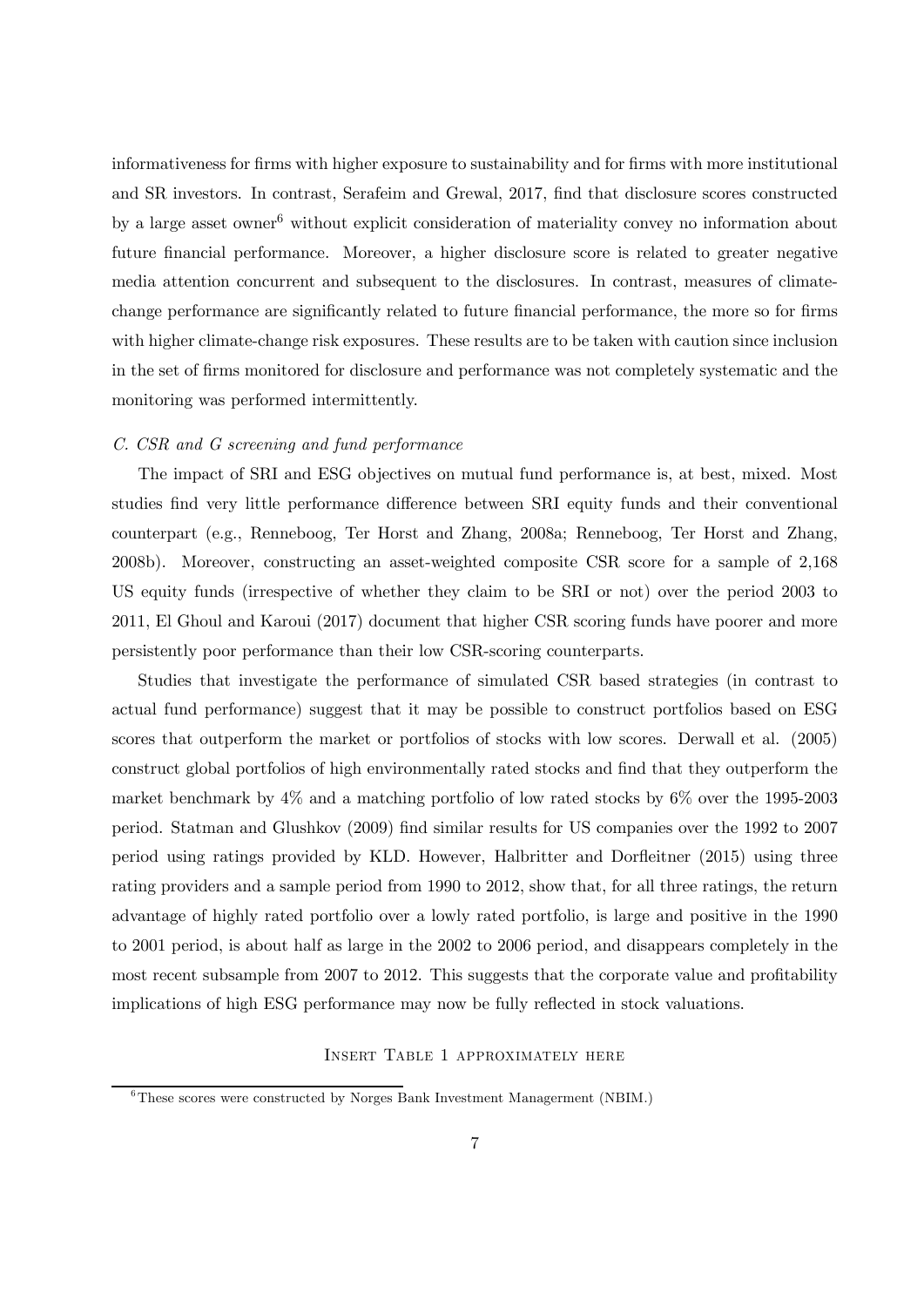#### D. The returns to active engagement

Investors and asset owners face a further issue: even if better ESG performance may improve firm value, does it pay for the asset owners to actively engage with management to effect changes in corporate ESG policies? Such engagement activities might be costly, and the benefits limited or uncertain. Moreover, engagement suffers from a classic free-rider problem, as the active owner bears all the costs of engagement, while the benefits are shared by all sharholders. Direct evidence on this issue is limited. Four papers address this issue head on. Kim and Lyon (2011) show that the companies in the Financial Times Global 500 that responded to institutional investor pressure to participate to the Carbon Disclosure Project experienced increased shareholder value when the likelihood of climate change regulation rose. Dimson, Karakas and Li (2015) examine an extensive sample of 2,152 SR engagements with US public companies between 1999 and 2009 by a single large asset manager with a history of SR engagement predating the start of the study period by 15 years. They find that G engagements are more successful than ES engagements, and that large, mature, poorly performing firms with inferior governance are more susceptible to successful engagement. Moreover, they find substantial positive abnormal returns to successful engagement, but most of these gains arise from corporate governance actions and engagements focusing on climate change. They also document that successful engagements lead to improvements in the target firm's operating performance and profitability, reductions in its stock volatility, improvements in its governance scores, and increased institutional ownership. Overall, the evidence they report suggests that successful engagement enhances stakeholder value and often shareholder value as well, and does not destroy value when it is not successful. These results critically depend on the initiator of the engagements (the provider of the database), as it clearly limited its engagement to companies that had clear and measurable ESG weaknesses, and were experiencing poor performance that made them more susceptible to investors' suggestions. While this investigation is carefully conducted, its main limitation is that it is a case study of one SRI investor with extensive experience in engagements prior to the start of the sample period.

Hoepner et al.  $(2018)$  examine whether investors' engagement on ESG topics is associated with subsequent reduction in downside risk of portfolio firms. The study focuses on the engagement activity of a single institutional investor who pursued 682 private direct engagement activities across 296 firms over the period 2005 to 2014. Half of these engagements focus on governance issues, 21% on social issues, 18% on environment and climate and 13% on corporate strategy and risk management. 28% of the engagements concluded successfully. They document that engagement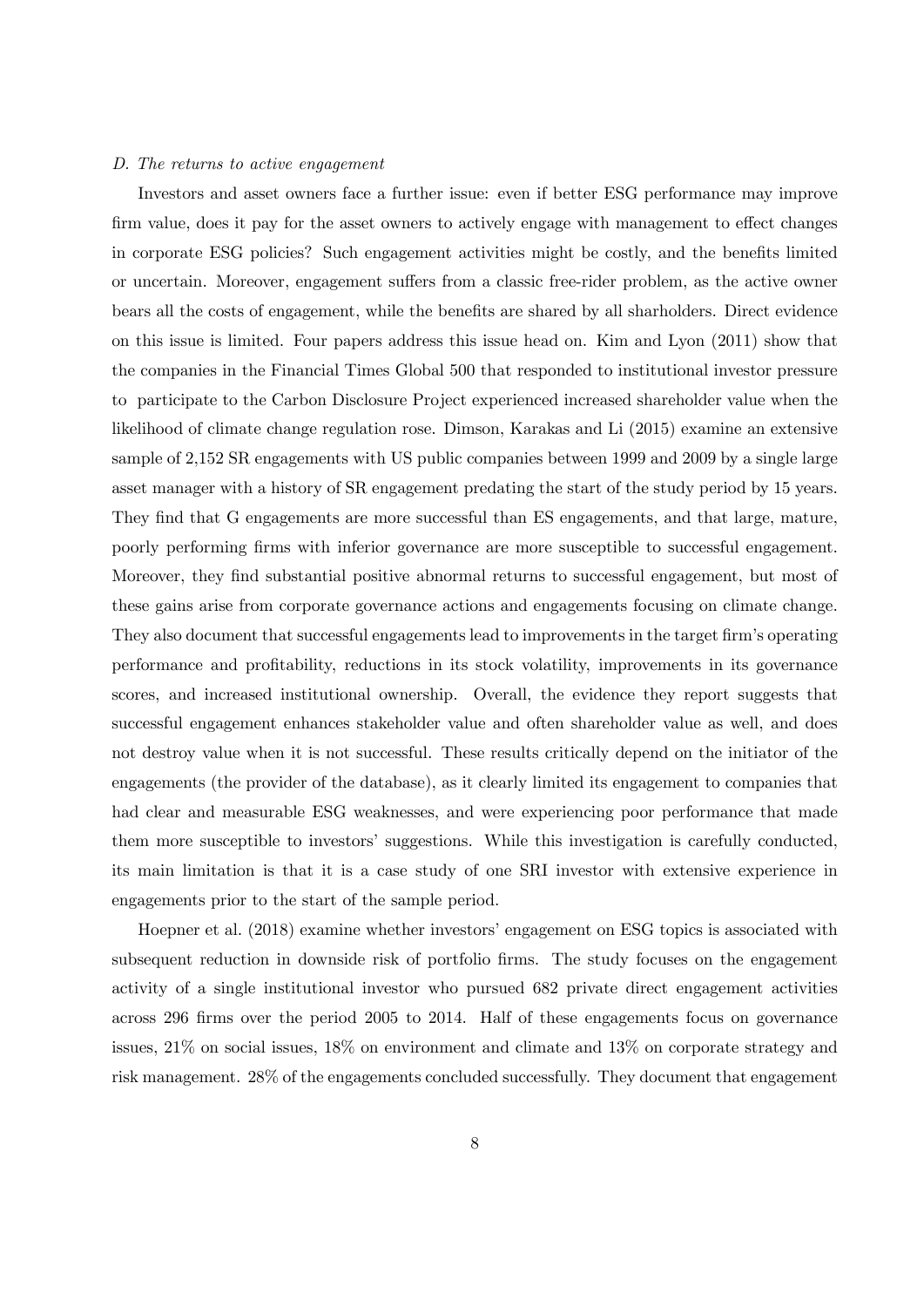led to a statistically and economically significant 20% reduction of firm downside risk. Further, they find that strategy and governance engagements, as well as more successful engagements, led to larger risk reductions. As in the Dimson et al. (2015), this is a case study of a single investor's engagement activity and as such, its generality is limited.

More recently, Flammer (2015) examines the impact of CSR shareholder proposals on firm value. Her sample includes 2,729 CSR shareholder proposals made to S&P 1500 companies from 1997 to 2012. Most proposals fail, but average support rose from about 9% in the first half of the sample to about 17% in the latter half. To avoid the endogeneity problem, she only examines close-call proposals, that is, the proposals that were defeated with more than 45% of the votes in favor, and the proposals adopted with less than 55% of the votes. She finds that adoption of a close-call CSR proposal has a positive effect on stock value, on subsequent years' operating performance, and that the positive effect is larger for companies with lower CSR scores prior to the vote. Lastly, she finds that the close-call proposals are more likely to address either employee welfare, or the mitigation of environmental hazards.

#### II. ESG and bond value

In this section, I review the links between ESG and bond value and performance

## A. Corporate Social Responsibility and credit risk

A few academic studies have examined the effects of CSR behavior, especially environmental performance, on corporate bond yields. Menz (2010) focuses on the European corporate bond market and finds that socially responsible firms incur a greater credit spread than non-socially responsible companies, although the result is only marginally significant. In contrast, Stellner, Klein and Zwergel (2015) show that good CSR systematically reduces credit risks. Similarly, Bauer and Hann (2014) show that for a large cross-section of US public companies, strong environmental performance is associated with a lower cost of debt. In contrast, Chava (2014), in a study of 5,879 US bank loan facilities, finds that good KLD environmental scores do not reduce a firm's borrowing costs, while all-in loan costs are significantly higher for firms with poor environmental scores. In a smaller study, Oikonomou, Brooks and Pavelin (2014) show that, for US corporate debt, good CSR performance is rewarded via a lower yield and poor CSR scores are positively correlated with credit risk. Ge and Liu (2015) investigate the impact of CSR disclosure on the new issue discounts of corporate bonds issued in the US primary market, and document that firms reporting favorable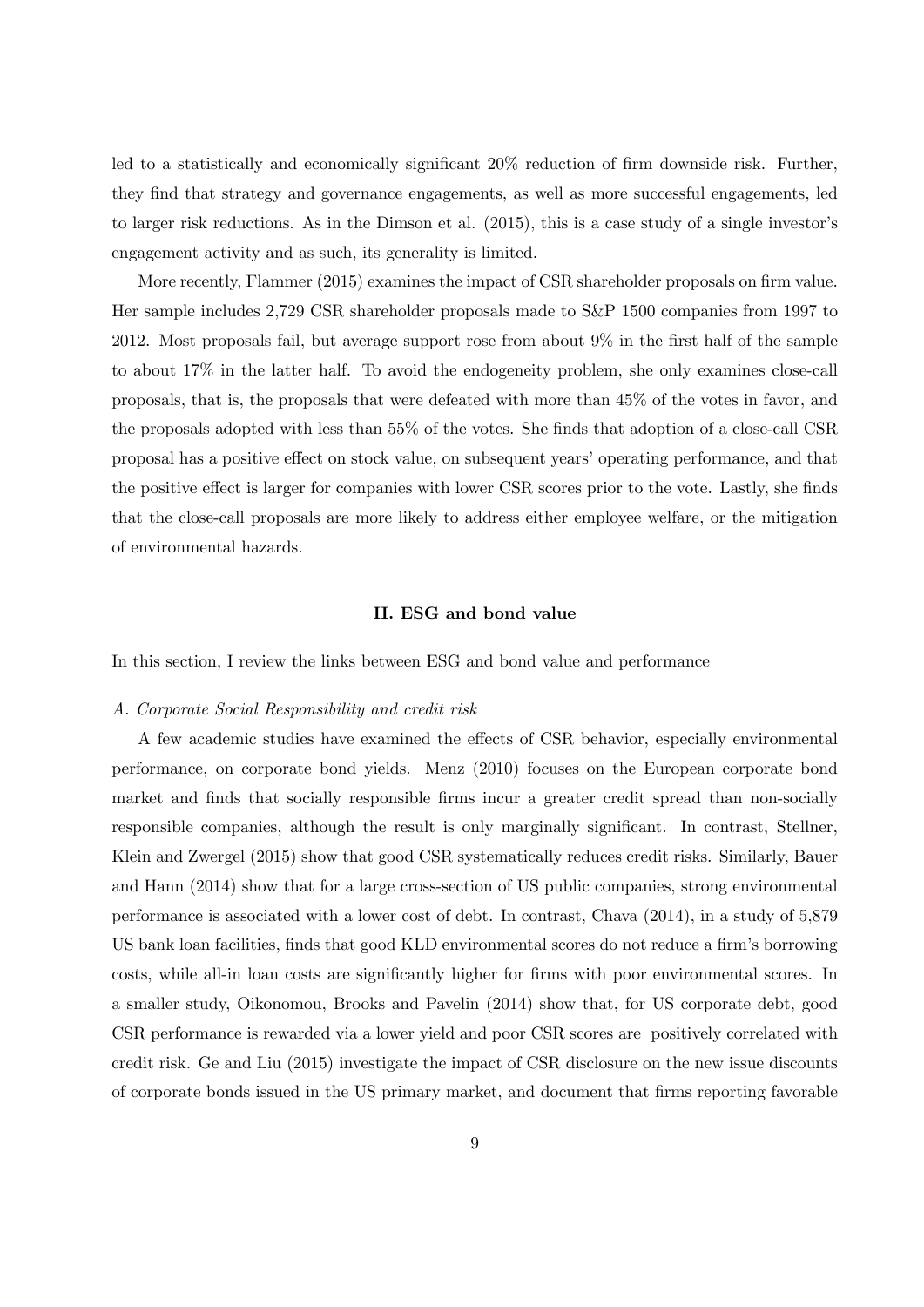CSR scores can issue new bonds at a premium to those that have lower CSR scores. Attig, El Ghoul and Guedhami (2013) document a positive correlation between a firm's credit rating and its CSR score, and find that the components of CSR that relate to primary stakeholder management matter most. This suggests that CSR performance provides important information that rating agencies are likely to use in evaluating creditworthiness. Shi and Sun (2015) examine the effect of CSR on the number of bond covenants, and find that bonds issued by high-CSR score borrowers include substantially fewer covenants than bonds of low-CSR borrowers.

#### B. Corporate Governance and bond value

A single study focuses fully on the effect of corporate governance and bond yields and ratings. Using a sample of 1,005 US industrial bonds issues over the period 1991 to 1996, Bhojraj and Sengupta (2003) show that bonds issued by firms with better corporate governance as proxied by board independence, earn higher ratings and command lower yields after controlling for other potential determinants of ratings and yields. Similarly, they find that issuers with a highly dispersed institutional ownership also have high ratings and require lower yields. In contrast, concentrated ownership is associated with lower ratings and higher yields. Moreover, they find that the impact of governance mechanisms on ratings and yields are greater for lower rated bonds.

## C. CSR and G joint effect on bond value

The joint effect of aggregate G and CSR on bond value, borrowing rates and issue yields is unclear, and the research on this topic is limited, and perhaps not of the highest quality. Hoepner et al. (2014) use the Oekom7 country and firm sustainability ratings to examine the link between bank loan rates and borrower characteristics for 470 loan facilities across 28 countries. They find that while the borrower's country sustainability scores are primary drivers of loan rates, borrowerspecific sustainability scores are not. The implications of the study are not straightforward. First, nearly half the loans involve US borrowers, and the authors do not control for this in their tests. Second, there is a very high correlation between a country risk rating, its rule of law and investor protection scores and the Oekom county sustainability rating (indeed, some of the indicators used by Oekom as input component of their country sustainability scores are also input components of the country risk rating) and no attempt is made in the paper to isolate the purely ESG component of the country sustainability scores, unrelated to the country's risk and legal system scores.

<sup>7</sup>Oekom research AG (recently acquired by Institutional Shareholder Services (ISS)) is one of the leading global independent sustainability ratings agency. KLD, now MSCI-ESG and Sustainalytics are two others. Thomson-Reuters and Bloomberg also provide CSR scores, and RepRisk an ESG risk-score, available through Thompson-Reuters.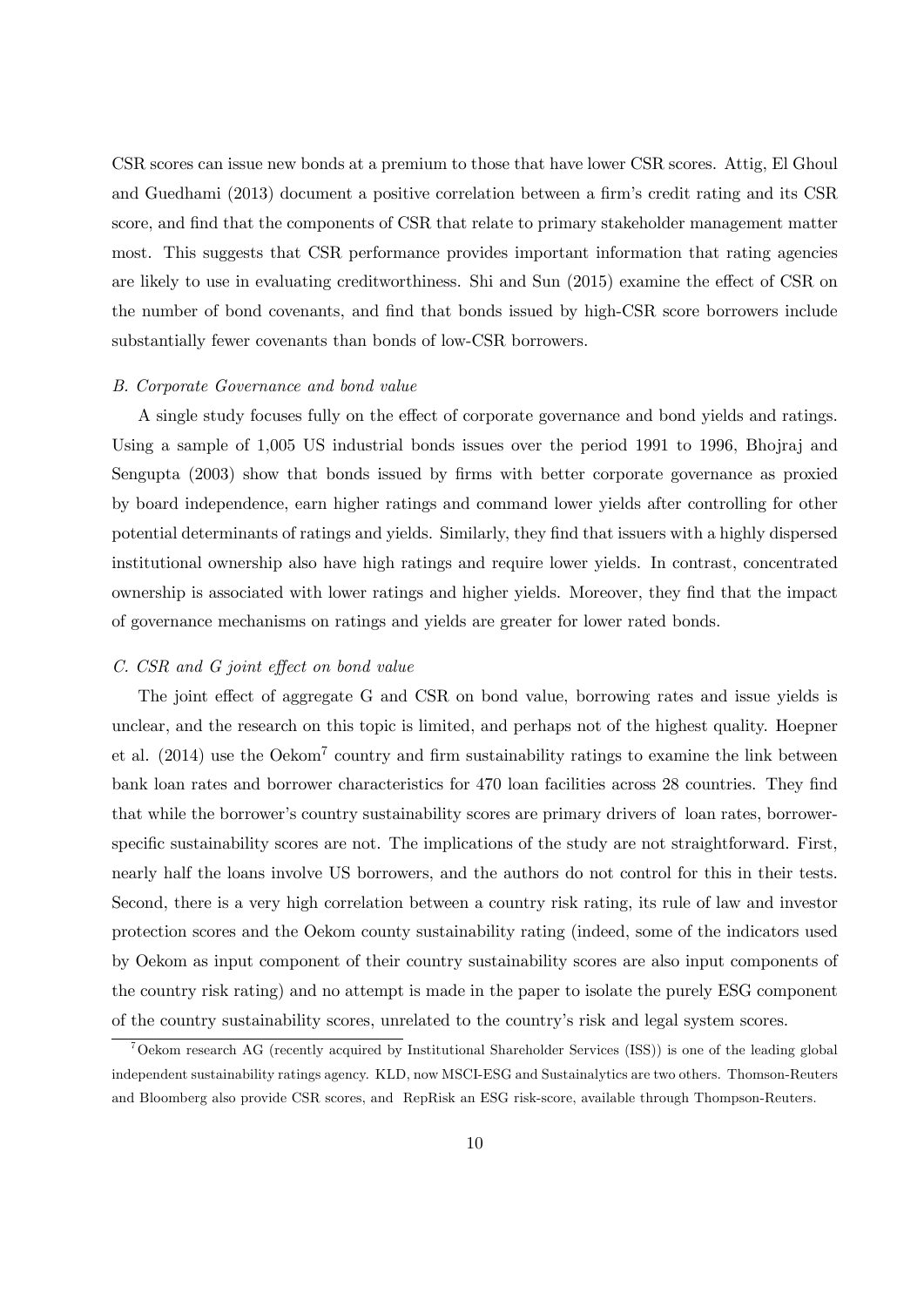From a theoretical point of view, improvement in corporate governance reduces the agency problem between shareholders and managers. However, if managers acted more as shareholders would want, this may worsen agency problems between managers and bondholders, and affect bond values negatively. However, if appropriate CSR behavior signals "good managers" who balance the interests of all or most stakeholders appropriately, then improvement in governance may benefit shareholders to the detriment of bondholders for low-CSR companies, while for high-CSR companies, such improvements might benefit both shareholders and bondholders. Consistent with this argument, Deng et al. (2013) document in their sample of 1,556 completed US mergers that bondholders of low-CSR acquirers experience substantial announcement wealth losses, while bondholders of high-CSR acquirers remain whole.

Insert Table 2 approximately here

## III. ESG and bond returns

This section evaluates the published evidence on the link between bonds or bond portfolios returns and the ESG ratings of the bonds' issuers. In one of the first published studies, Derwall and Koedijk (2009) examine the performance of socially responsible fixed income and balanced mutual funds. They document that, over the period from September 1987 to March 2003, the performance of US SR bond funds matches that of their non-SR competitors, while SR balanced funds outperformed their non-SR peers by about 1.3% per year. Since the SR funds' fees were similar to their peers, the evidence suggests that these funds perform no worse and at best do slightly better than their non-SR aware peers. Although this study is one of the first to evaluate the impact of ESG criteria on fixed income funds returns, it suffers from a very small sample: only 16 FI and 9 balanced funds were identified as SR out of a sample of several thousands funds. Hence, the results should be taken with great caution.

In a more recent study, Henke (2016) examines the performance of 38 US and 65 Euro-zone SR bond funds over the period from January 2001 to December 2014. The study documents that SR bond funds outperform their non-SR by about 25 basis points a year in the US, and about 50 basis points in the Eurozone. Strikingly, this out—performance mostly accrues in recession periods (as determined by the NBER), as the SR funds underperform their peers in non-recession periods. Moreover, the difference between Eurozone and US funds can be linked to a greater difference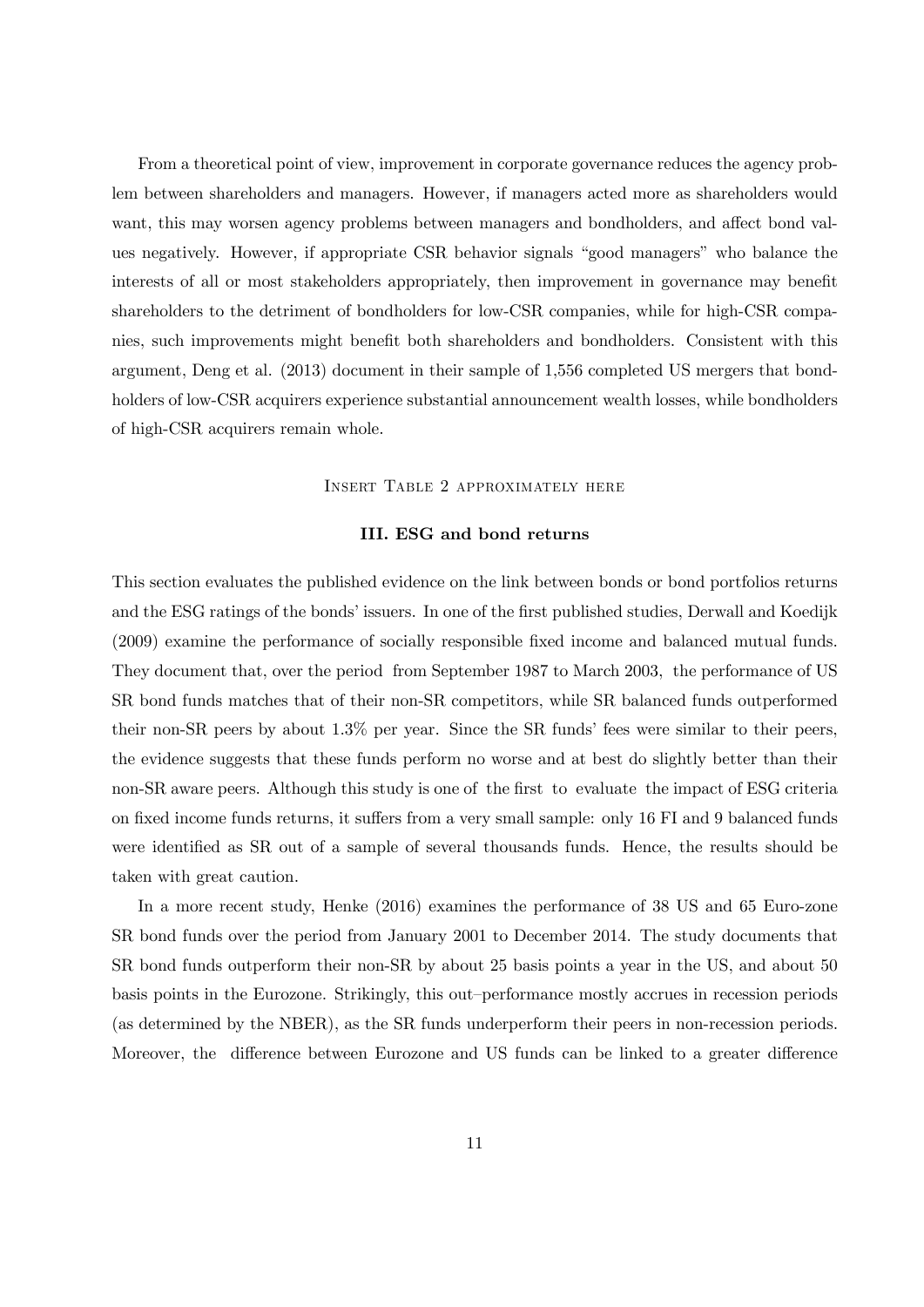in aggregate ESG scores of the bonds by European funds relative to their non-SR peers.8 This evidence is consistent with the hypothesis that high ESG scores reduce downside risk.

Leite and Cortez (2018), focus solely on SR fixed income and balanced funds available to retail investors in France and Germany. They cover 28 bond funds and 23 balanced funds (37 available in France and 14 in Germany) from early 2002 until the end of 2014. In contrast to Derwall and Koedijk (2009), they find that balanced SR funds match their peers, but that pure SR bond funds outperform their non-SR peers. However, they find that the main driver of this out-performance is the country allocation of the funds. The focus on ESG and sustainability criteria led SR FI funds to have substantially lower holdings of sovereigns issued by the countries most affected by the Euro sovereign debt crisis than non-SR funds. This evidence confirms that the main return benefit of an ESG focus arises from limiting downside risk. However, this study is only a refinement of Henke (2016) as it focuses on a subset of the funds and of the period investigated in the earlier paper.

Hoepner and Nilsson (2017a) investigate whether differences in ESG expertise across SR corporate bond funds are associated with difference in performance. Using a global sample of 108 SR fixed-income funds over the period October 2000 to April 2013, they find that neither SRI AUM of the fund management companies, nor each funds' SRI screening intensity were related to fund performance. However, they find substantial and significant differences in fund performance between funds managed by companies that have explicit ESG engagement policies and funds managed by companies without engagement policies. They conclude that the ESG engagement expertise of the fund management company is critical to the effective use of ESG criteria to enhance the performance of SR corporate bond funds. However, as with the other studies, the sample is small and the empirical approach used does not fully warrant the inferences the authors make.

Hoepner and Nilsson (2017b) study whether a bond portfolio strategy based on the ESG ratings of the issuing company has merits. They collect prices and returns on 5,240 bonds issued by 425 companies over the period January 2001 to December 2014, and the annual KLD scores for the issuing companies. They find that portfolios of bonds of issuers with either strong or weak KLD scores both underperform portfolios of bond issued by companies with neutral scores. The evidence suggests that both issuer ESG strengths and concerns negatively affect bond returns, and that bonds from issuer with neither ESG strengths nor weaknesses perform best. Unfortunately, the bond return data used is estimated from quotes and not transaction prices.

<sup>8</sup> Interestingly, the aggregate ESG scores of the non-SR funds are very similar in the US and Europe. However European SR-funds have a substantially higher ESG scores than their US peers.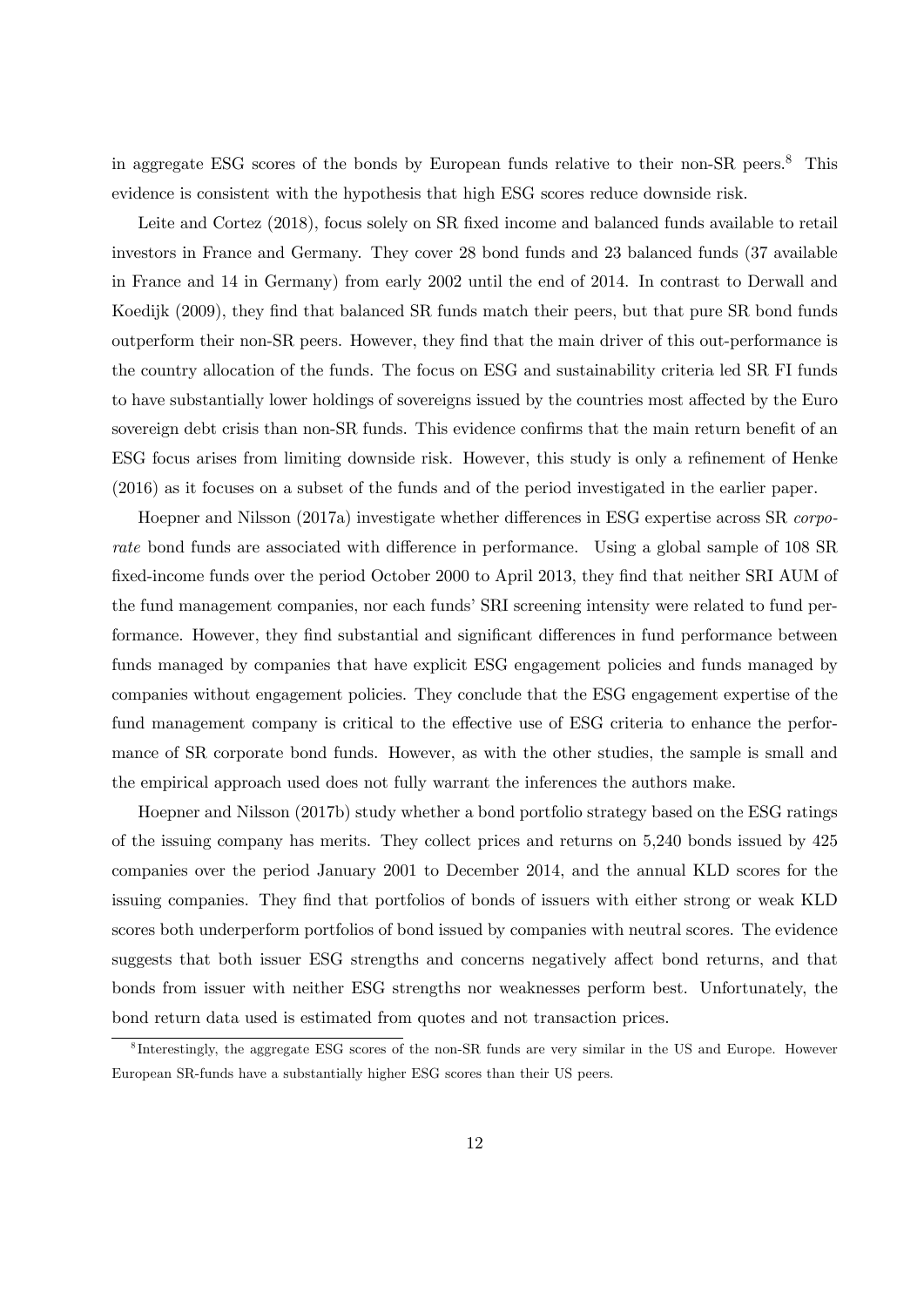In a recent review, Bektic (2018) come to a similar conclusion: there is little empirical evidence about the link between a bond's issuer ESG score and the bond's performance, and what little evidence there is, is mixed.

# IV. ESG and downside risk

Environmental and social performance involves compliance both with public statutes and private contracts that can engage substantial liability for the firm, as well as with social norms and expectations, which engage the firm's social and reputational capital. The firm's social capital might be crucial when its economic activity faces increased uncertainty, for example in periods of recession or financial crisis. Firm-specific ESG events may also have large economic consequences. In particular, accidents and adverse pollution events that stem from poor environmental performance can generate very large liabilities that could threaten a firm's survival. Most of the studies investigating ESG and downside risk focus on stock value. Those studies are relevant for bondholders as well, as changes in firm value affect its creditworthiness. Typically, liability claims from adverse ESG events (e.g. faulty product safety, pollution event, etc.) have seniority over other claimants. Hence an event that significantly affects the distribution of residual value to shareholders is likely to also affect the likelihood of full payouts to bondholders, typically less senior that the ESG liability claims.

Konar and Cohen (2001) investigate the link between the S&P 500 companies' (excluding finance and insurance) market value and their environmental performance. They find that poor environmental performance is negatively related with the intangible asset value of firms, and estimate the average "intangible liability" for the firms in the sample to be about 9% of the replacement value of the tangible assets.

Lins, Servaes and Tamayo (2017) examine the link between firm social capital as measured by its CSR intensity and firm performance during periods of lower trust towards markets and corporations. They document that during the 2008-2009 financial crisis, the stock returns of firms with high CSR intensity (and hence presumably higher social capital) were four to eight percent higher than the returns of firms with low CSR intensity. Moreover, high social capital firms experienced higher profitability and growth than low-CSR firms, and were able to access debt markets more easily. They find similar differences in equity returns between high- and low-CSR firms during the Enron crisis of the early 2000s. This suggests that investments in social capital pay off when confidence in markets and institutions is low.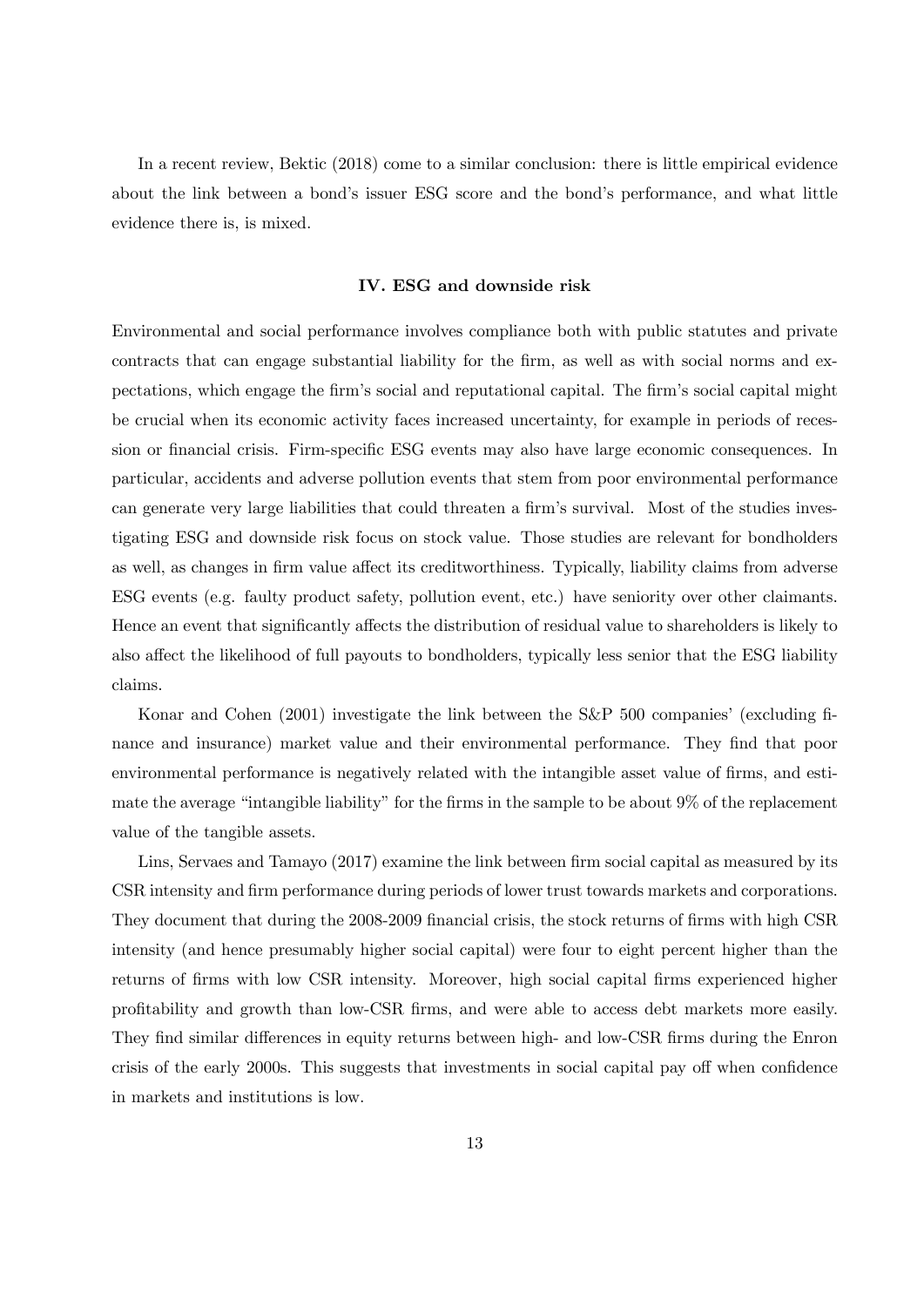Kim, Li and Li (2014) investigate whether CSR mitigates stock price crash risk, where they define crash risk as the conditional negative skewness of the return distribution. Using a sample of 850 US firms over the period 1995 to 2009, they relate end of year KLD CSR scores with subsequent year stock returns conditional negative skewness and find that firms' with poor CSR performance have greater subsequent realized crash risk. Further, they find that the mitigating effect of CSR on crash risk is stronger when firms have less effective corporate governance or a lower level of institutional ownership.

Grossner (2017) investigates whether firms with high CSR risk have low subsequent returns. He uses the RepRisk ESG-issues score for 2,592 US firms, from 2007 to 2016, and finds that high ESG—risk firms have negative long-run abnormal returns after controlling for other sources of risk and premia, while there are no discernible abnormal returns for firms with low or medium ESG risk. Moreover, he finds that firms with high ESG—risk scores have significantly greater number of subsequent negative events, and that these events are further associated with negative abnormal returns. Although this paper uses an interesting new metric of ESG—risk, it covers a very short sample period. Furthermore, the number of firms with high ESG—risk is very small relative to the total sample: from 38 in 2009, to 95 in 2014.

Hong and Liskovich (2016) examine enforcement actions of the Foreign Corrupt Practice Act against US corporations and find that prosecutors offer more lenient settlements to firms with high CSR scores, although it is not an explicit factor in sentencing guidelines. Moreover, after adjusting for common risk factors, high CSR firms' equity outperforms low CSR firms by 2.4% in the six months following the date the settlement is made public.<sup>9</sup>

Flammer (2013) investigates whether a firm's environmental CSR rating affects the stock market response to company-specific positive or negative environmental news, and finds that the negative abnormal announcement returns associated with company-specific eco-harmful events news, are significantly attenuated for firms with high KLD environmental strengths, while they were significantly accentuated for firms with poor environmental CSR. In contrast, the response to positive events was smaller for high than for low environmental CSR firms.

Jagannathan, Ravikumar and Sammon (2017) produce evidence that ESG-related issues can

 $9$ In contrast, Karpoff, Lott and Wehrly (2005), examine 478 cases alleged or confirmed environmental violations by publicly traded firms over the period 1980-2000. They find that the firms experienced a significant market-value loss when the violations became public: However, the market-value losses were of similar magnitude to the total legal penalties (fines plus compliance and remediation costs), and firms did not experience additional reputational penalties.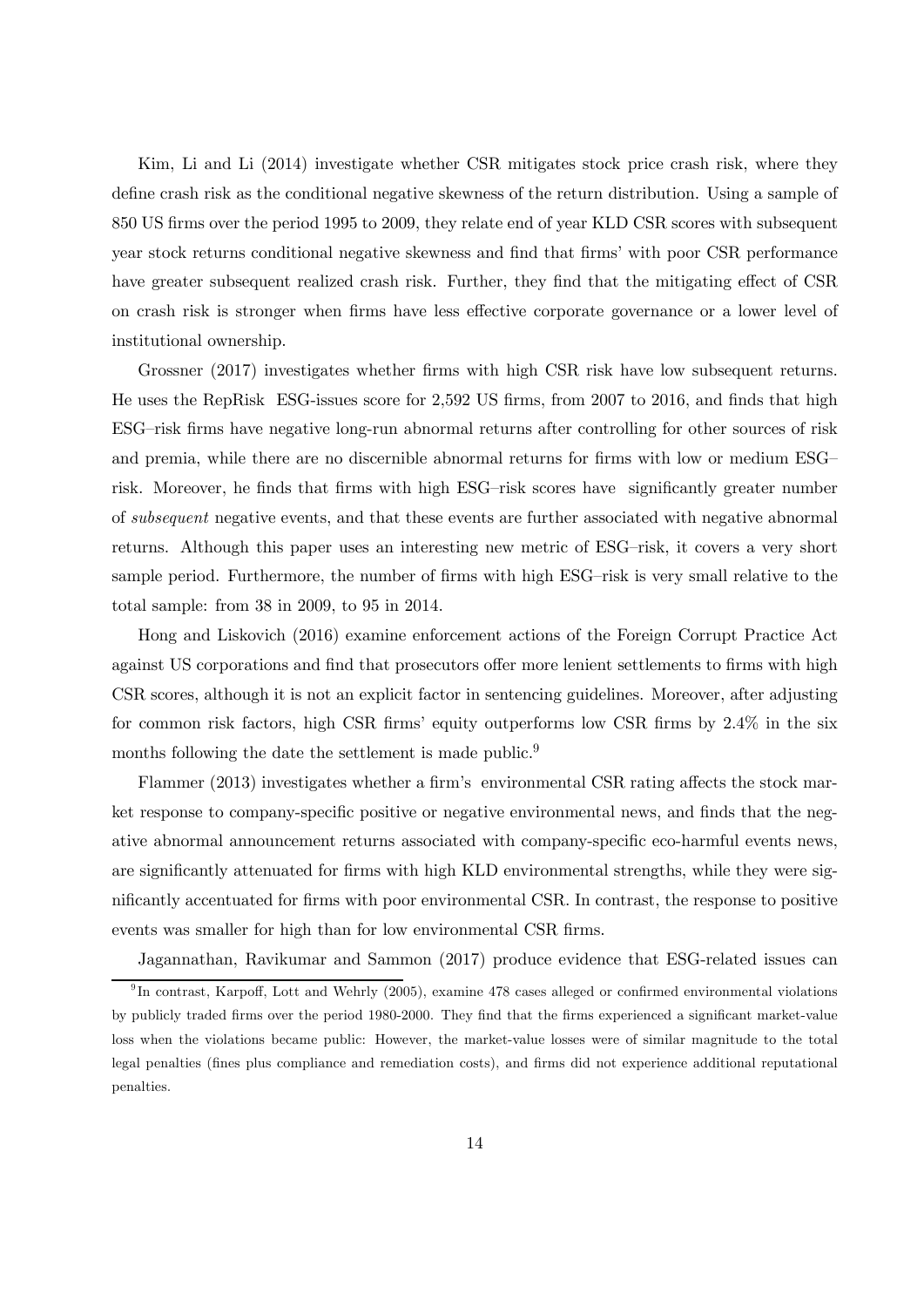cause sudden regulatory changes and shifts in customer preferences, inducing large asset price swings and exposing portfolios to downside risk. They show that an optimal portfolio construction algorithm that explicitly incorporates ESG criteria, tilts holdings toward assets with lower ESG risk, thereby reducing and managing exposure to these rare but potentially large risks.

Albuquerque, Koskinen and Zhang (2017) develop a theoretical model in which a firm's efforts to increase product differentiation through higher CSR investments decreases the firm's systematic risk and increases the firm's value. Using KLD data for US firms from 2003 to 2015, they document a statistically and economically significant reduction in systematic risk for firms with higher CSR scores, and find this effect stronger for companies with more differentiated product. This effect on risk has a companion and inverse effect on value: higher CSR score, higher firm value. Lastly, they show that high CSR firms' profits are less correlated with the business cycle, which supports the evidence of lower systematic risk. Similarly, Oikonomou, Brooks and Pavelin (2014) show that firm risks, including downside risks, are related to corporate ESG ratings (as measured by MSCI KLD scores).

Hoepner et al (2018) focus specifically on whether investors' engagement on ESG topics leads to subsequent reduction in downside risk of portfolio firms. Their sample covers a single investor's 682 private direct engagement activities across 296 firms over the period 2005 to 2014, of which 28% concluded successfully. They find that engagement led to a statistically and economically significant 20% reduction of firm downside risk for all three measures of downside risk used. Further, they document larger risk reductions for more successful engagements as well as for strategy and governance engagements compared to social or environmental engagements.

A related but indirect approach to investigate the link between CSR and firm and portfolio risk is proposed by Gibson and Kruger (2018). Using 13F filings for institutional investors, they construct an aggregate CSR portfolio score for each institution by combining the CSR scores of the individual holdings. They find that investors with longer investment horizons display higher portfolio CSR scores, and that higher CSR scores portfolio earn higher risk adjusted returns at both quarterly and annual horizon. Further, they show this is primarily due to the lower risk of high CSR portfolios.

The single study that explicitly links corporate governance and downside risk for bonds is Bhojraj and Sengupta (2003). Their results suggest that corporate governance mechanisms have a greater role in reducing default risk for poorly rated issuers.

Insert Table 3 approximately here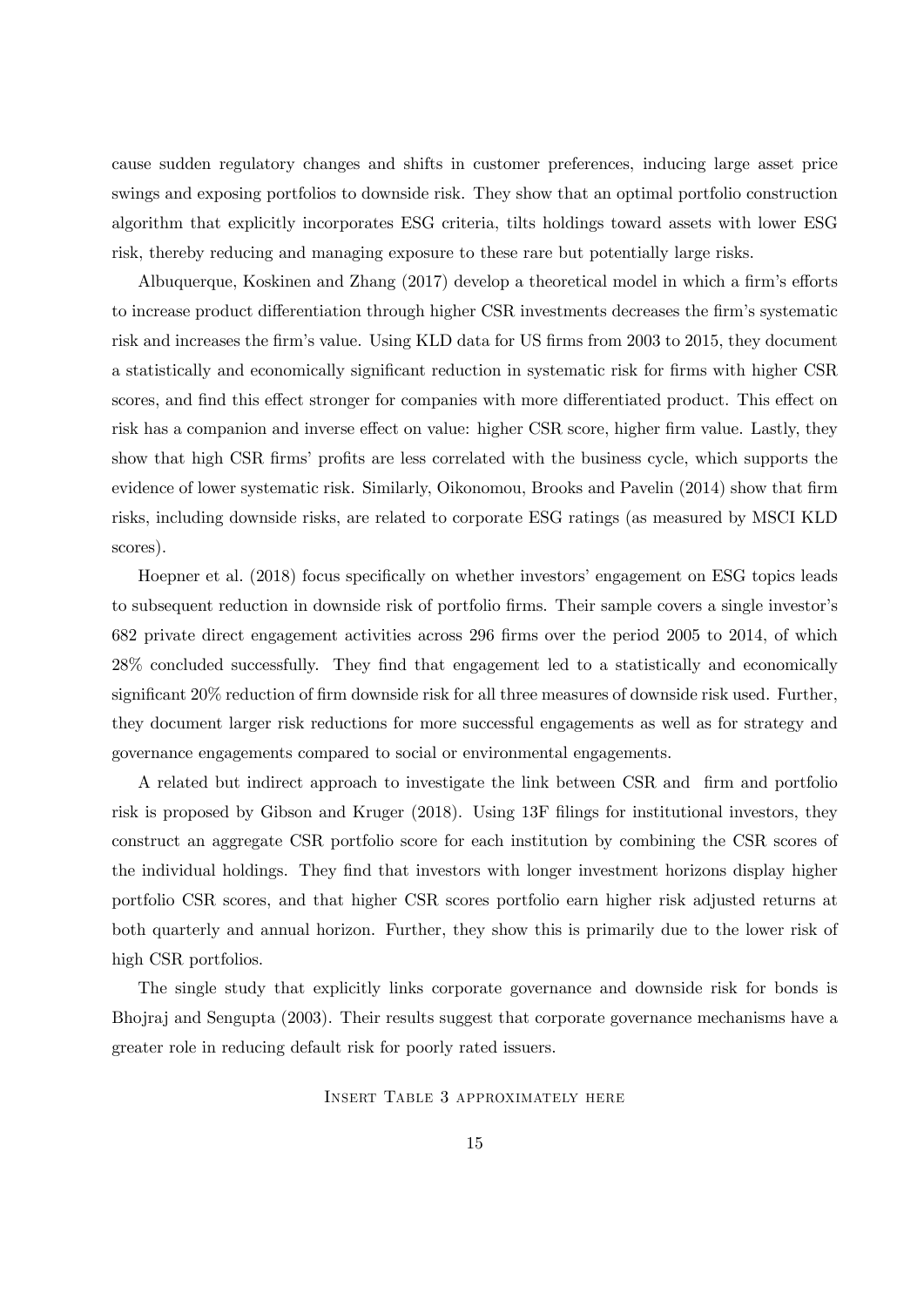#### V. Green Bonds

A special class of fixed—income instruments that satisfies ESG criterions is "green bonds." According to the "Green Bond Principles" formulated by the International Capital Market Association (ICMA 2017), green bonds are associated with "several broad categories of eligibility for Green Projects to address key areas of environmental concern such as climate change, natural resources depletion, loss of biodiversity, and air, water or soil pollution." This would typically include projects targeted at renewable energy, efficiency, sustainable waste management and land use, biodiversity conservation, clean transportation and clean water. Green bonds are issued by corporations, national and local governments as well as international organizations. In 2017 alone, about \$150 billion of green bonds were issued, nearly double the amount issued in 2016 (\$87 billion) and new issuances in 2018 are forecasted to range between \$150 and \$300 billion (Chestney, 2018). A nascent research stream is evaluating whether the green label is just a marketing gimmick or whether green bonds differ from their "brown" counterpart.

Karpf and Mandel (2017) compare the prices and yields of 1,880 US municipal bonds labeled as green to 34,100 non—green labeled bonds from the same set of issuers. Using 2 million secondary market transactions, they document that green bonds trade on average at a 5 to 7 basis points higher yield to "brown" bonds with similar characteristics. This suggests that, for investors, the green label may proxy for additional risks, or as a newer asset class, requires higher returns to be attractive.

Zerbib (2017) examines the differences in prices and yields on a sample of 135 investment-grade senior bullet fixed-coupon green bonds, with a matched sample of bonds from the same issuers and with the same characteristics (rating, seniority, etc.). The sample includes both supranational, sovereign, sub-sovereign and corporate bonds, and cover ask quotes from April 2012 to December 2016. The study documents that the median difference between green and matching bonds ask yields is 2 bps. After taking into account difference in liquidity (the matching "brown" bonds are typically more liquid), the green premium is estimated at 8bps. The premium is smaller for more highly rated bonds and bonds with greater amount outstanding. Although the methods used in this paper are robust and the investigation carefully performed, it suffers from a relatively small sample and the use of quoted ask yields. Using transaction prices as in the Karpf and Mandel paper would strengthen the inferences.

Wulandri, Schaefer, Andreas and Sun (2018) investigate the link between liquidity, green project-specific credit risk, and yields on green bonds using a sample of 64 green and 56 matching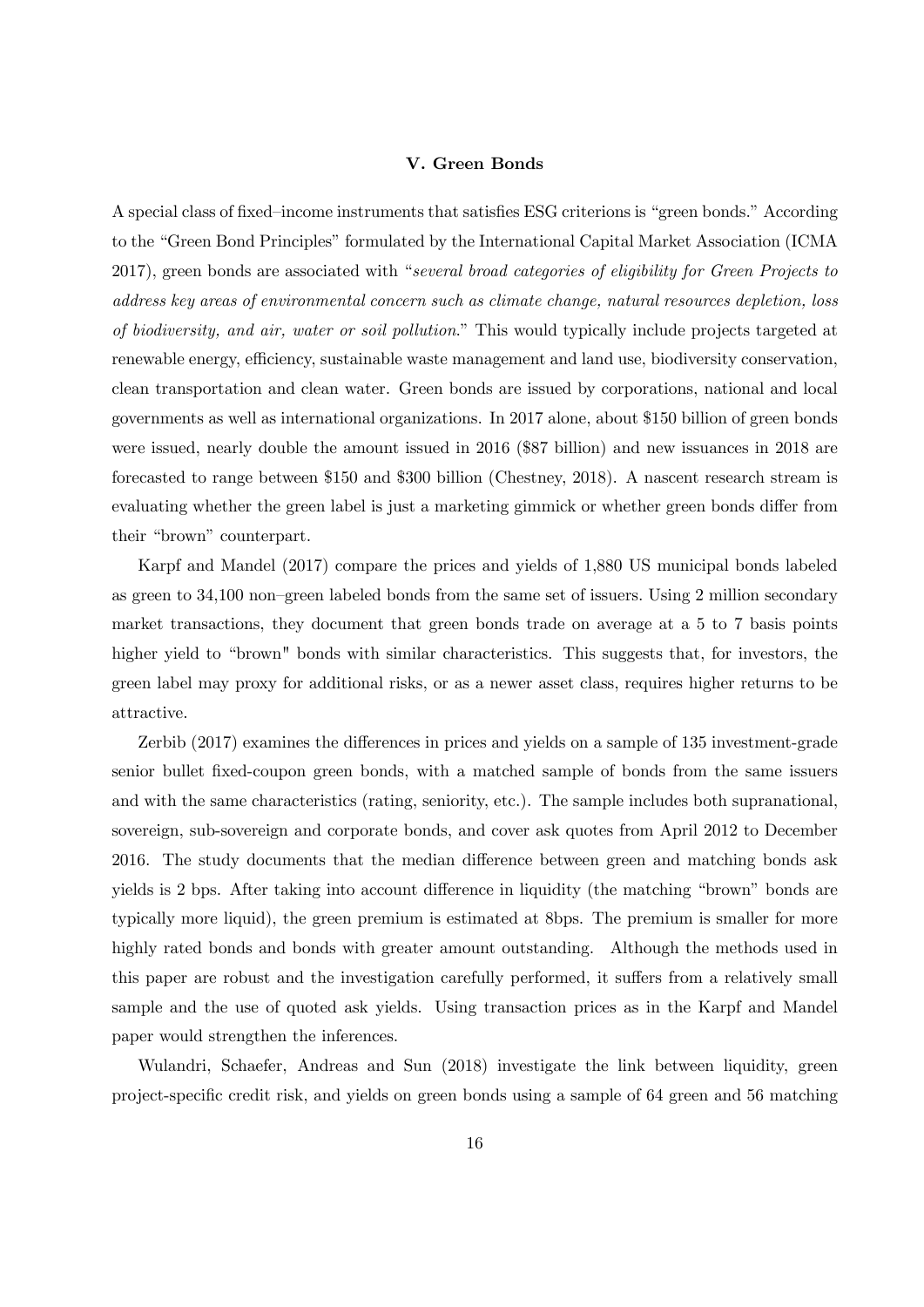bonds traded on the London and Luxembourg stock exchanges, and find that liquidity risk is not an important determinant of the yield spread between green and brown bonds. However, this study suffers from a small sample and poor matching of the conventional bonds to the green bonds. Katori (2018) compares the issue discount relative to sovereigns of green bonds that simply satisfy the "Green Bond Principles" to that of green bonds that also either comply with the Climate Bonds Standard or obtain a Green Bond Rating from Moody's or other rating agencies. Despite having longer maturity at issuance, bonds complying with the stricter Climate Bonds Standards tend to command a lower premium relative to sovereigns than general-issue green bonds, although the evidence is based on a very limited sample and very rudimentary control for differing bond characteristics. Reed, Cort and Yonavjak (2017) argue that the lack of price premium for "green bonds" is the consequence of the current green label referring only on the initial issue process without accounting for difference in green impact.

Investment banks and international organizations have also evaluated the green bond markets. Inderst, Kaminker and Stewart (OECD, 2012) argue that green bonds show low correlation with other fixed-income securities and provide diversification benefits to investors. A recent OECD (2017) report states that issuers will offer the same conditions on green bonds as on conventional bonds ("flat pricing") because investors are not willing to pay a premium for green investments. I4CE (2016) argues that although increasing socially responsible investors' demand for green bonds is likely to lower the yield, there is "no clear evidence" that green bonds reduce the cost of capital for their issuers. Three bank reports (Preclaw & Bakshi, Barclays, 2015: Bloomberg, 2017; and HSBC, 2016) investigate the presence of a green bond premium on the secondary market. However their samples are very small, and fail to control for differences in liquidity and other relevant bond characteristics. The first two studies suggest that green bonds enjoy a large negative yield premium (-17 bps and -25 bps, respectively.) HSBC (2016) finds a high variation in green bond yield premia from negative to positive, and concludes that this finding does not support the existence of a systemically negative premium.

Flammer (2018) investigates the impact of issuing green bonds on the performance of the issuing corporation. Her sample includes 368 corporate green bonds issued between January 2013 and December 2017. Green bond issuance is more prevalent in industries where environmental issues are financially material to the firms' operations, such as utilities, energy, and transport. Her analysis documents that firms issuing a green bond experience a positive stock market reaction upon announcement of the issue and a long-term increase in value following the issue. Moreover, these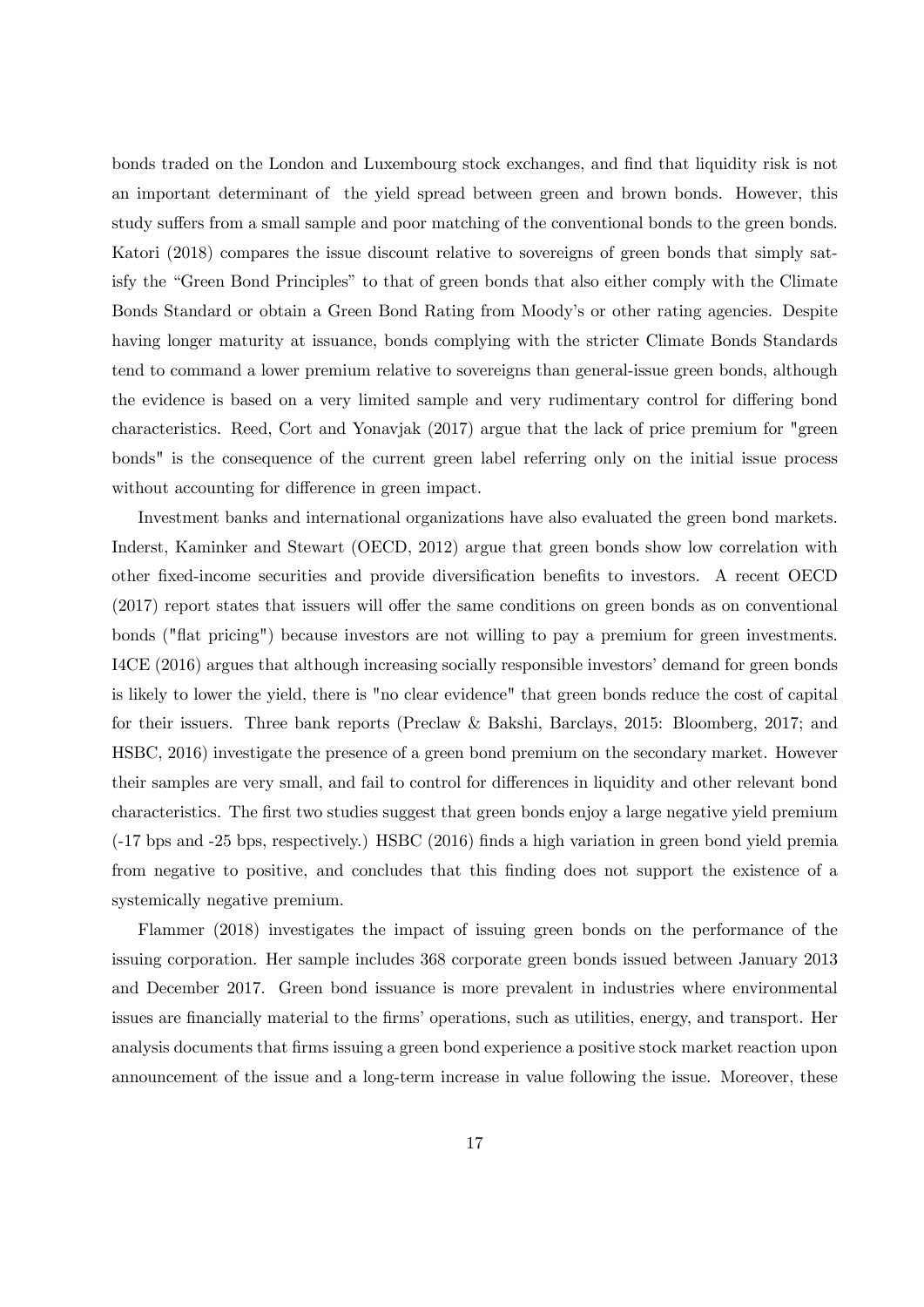firms display a significant improvement in environmental performance, and experience, following the issuance, an increase in ownership by long-term and green investors. These results suggest that the process of issuing a green bond is a commitment mechanism for the firm, which is recognized and valued as such by investors.

# VI. Conclusions

Several broad themes emerge from the studies reviewed in this document. First, the evidence suggests that firms' ESG performance is related to their financial performance, valuation, and risk. Higher ESG scores are related to higher profitability, higher stock values (and hence greater general collateral value), lower risk as well as more positive returns from M&A activity. Second, ESG events significantly affect firm value: negative events reduce firm value and positive events have positive valuation consequences if they follow negative events, or if they occur to firms with good governance. Third, the G in ESG is critical: there is a stronger link between ESG scores and firm performance for firms with low agency problems and good governance. Moreover, firms with better governance suffer smaller negative firm-value responses to adverse ESG events and positive rather than negative responses to positive ESG events. Fourth, while differentiating stocks on the basis of their aggregate ESG scores in the early 1990s (when ESG awareness was not as widespread) may have lead to superior investment performance, by the early 2010s this performance difference had disappeared as broader awareness of the importance of ESG concerns has led to their partial, if not full, recognition in stock values. Last, investor action that improves governance, or that improves CSR for firms with low CSR, has a positive effect on security values.

Several issues remain unresolved. First and perhaps most importantly is the issue of materiality: not all dimensions of ESG performance matter for all firms, and aggregate ESG scores may wash away critical differences in material ESG scores between competing firms: which dimension of ESG is more economically important in industry A than industry B, and vice-versa? Second is the link between (material) ESG scores and occurrence of positive or negative ESG event: is a firm with a high ESG score less likely to experience a negative ESG event, and hence have reduced exposure to ESG risk? Is that difference measurable and significant? There is some evidence that firms with very high ESG risk experience much more frequent negative ESG events than the general firm population, but none on whether firms with very low ESG risk and/or very high ESG scores are affected by fewer negative ESG events than the general firm population. Third, what are the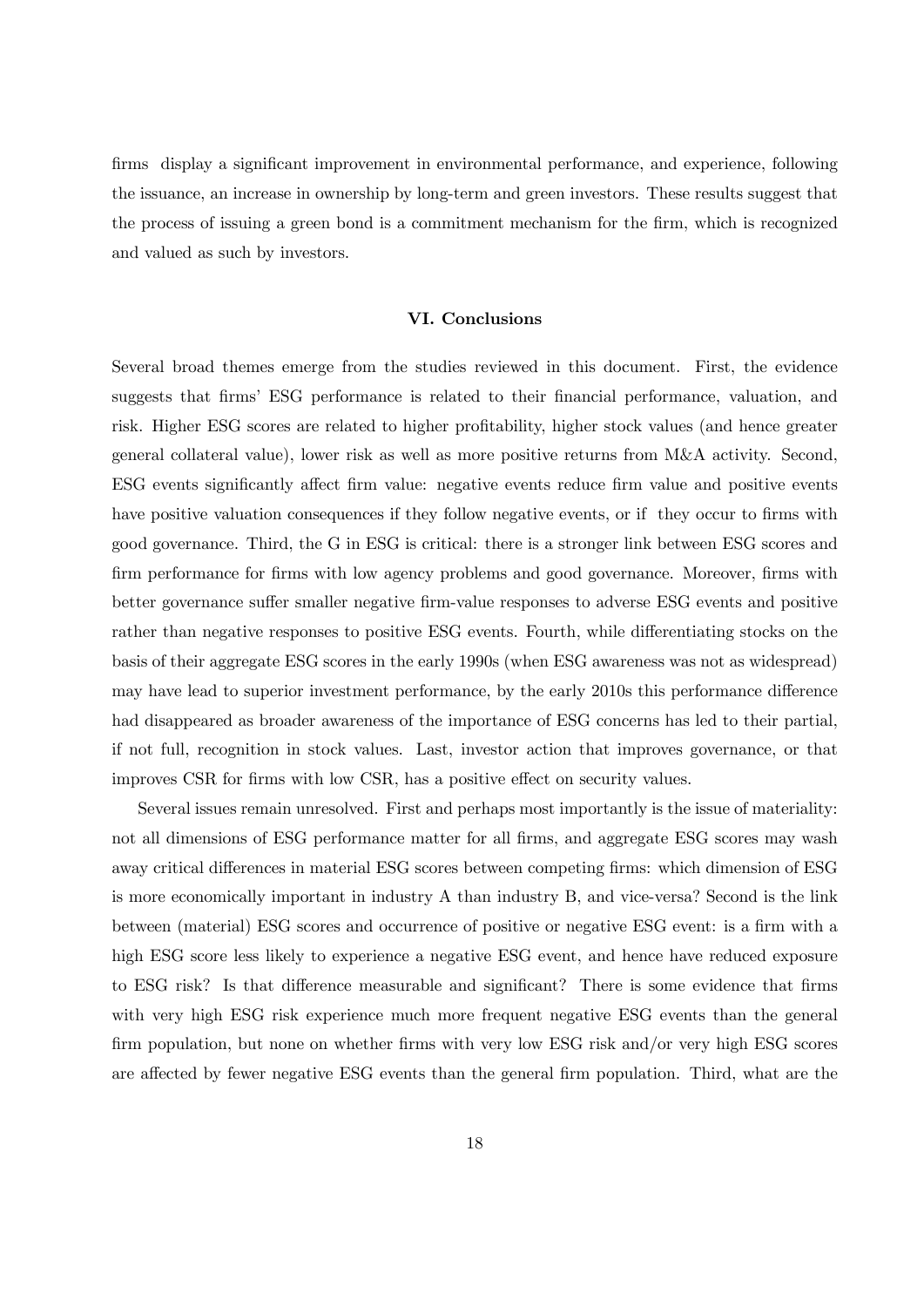criteria that should lead investors to pursue engagement: which engagements are most beneficial to the investors? Among the beneficial engagements, which are most likely to succeed and when?

Most of the evidence on which these broad themes are drawn relies on studies investigating the link between ESG and stock values. The evidence reviewed relating corporate ESG performance and bond values, returns and risk is much more limited and does not allow for broad conclusions yet. Therefore it is also difficult to define what an appropriate and attractive SR fixed-income investment strategy would entail. Nor is it easy to formulate what kind of SR active engagement bondholders should pursue to enhance both the returns on their bond holdings and ESG performance of the issuer. Progress in resolving these issues requires solid empirical evidence on many related questions. First, what is the relation between issuer ESG scores and bond prices, returns and risks, across a broad cross-section of issuer, industries, and countries, and over time? What is the relation between issuer ESG scores and subsequent bond default experience? Second, what are the dimensions of ESG scores that are material for bond issuers and bond investors? Third, what are the consequences of negative and positive ESG events on bond prices and risk? Fourth, can the dimensions of ESG scores material to bondholders be affected by active engagement? Perhaps, the most promising is the paper of Flammer, 2018. It suggest that the issue of green bonds by a firm is a commitment to good ESG conduct that leads to increases in short- and long-term firm value. What this study still has to show is whether it is also beneficial to bond investors.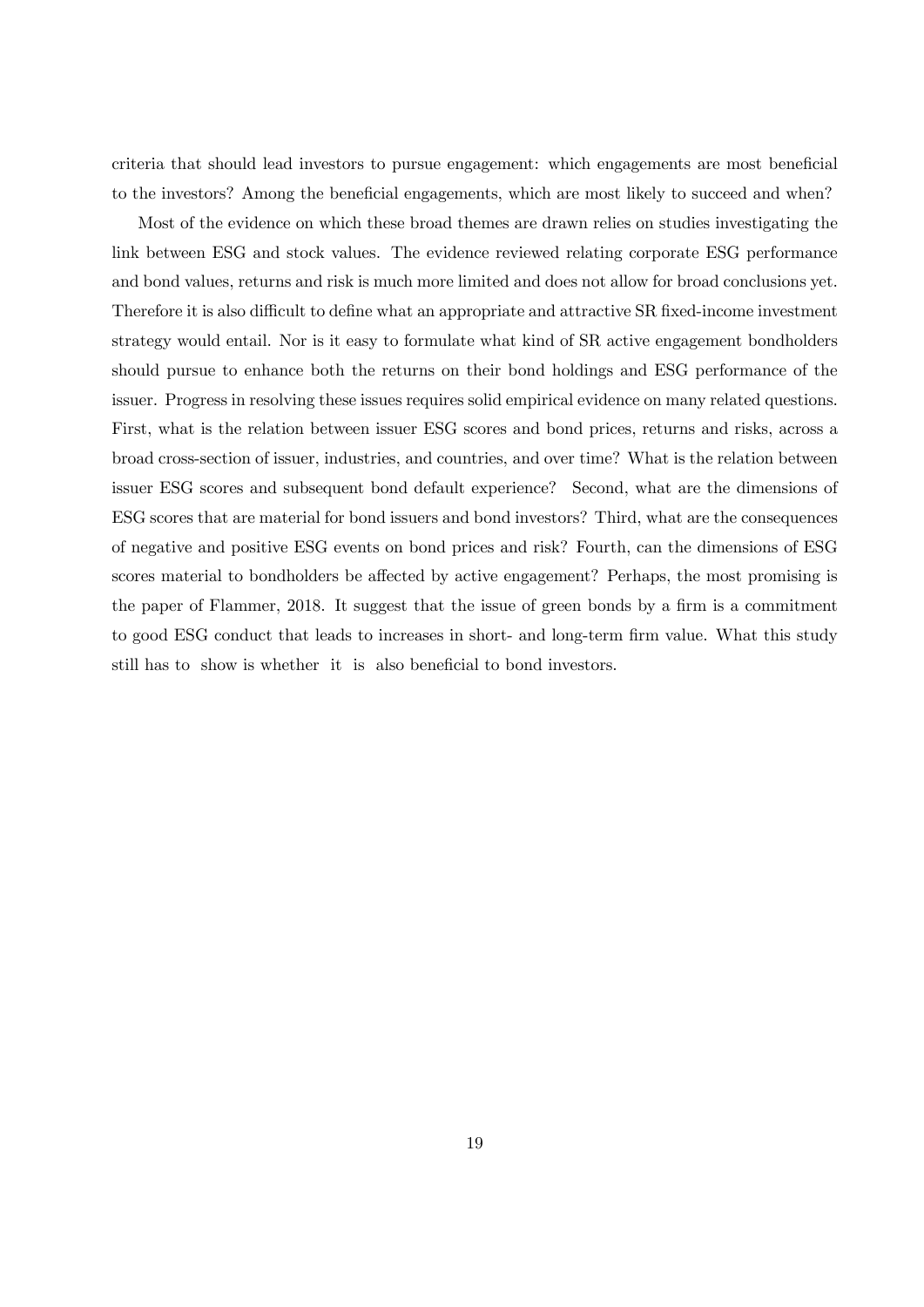## REFERENCES

Aktas, N., de Bodt, E. & Cousin, J. G. (2011) Do financial markets care about SRI? Evidence from mergers and acquisitions. Journal of Banking Finance, 35(7):1753-61. DOI: http//dx.doi.org/10.1016/ j.jbankfin.2010.12.006.

Albuquerque, R. A., Koskinen, Y. & Zhang, C. (2018) Corporate Social Responsibility and Firm Risk: Theory and Empirical Evidence. European Corporate Governance Institute (ECGI) - Finance Working Paper No. 359/2013. URL: https://ssrn.com/abstract=1961971. DOI: http://dx.doi.org/ 10.2139/ssrn.1961971.

Arrow, K. J. (1972) Gifts and exchanges, Philosophy and Public Affairs 1, 343—362. (http://www.jstor.org.ezproxy.library.bi.no/stable/2265097)

Attig, N., El Ghoul, S. & Guedhami, O. (2013) Corporate Social Responsibility and Credit Ratings. Journal of Business Ethics, Vol 117: 679-94. DOI: http//dx.doi.org/10.1007/s10551-013-1714-2.

Bauer, R. & Hann, D. (2014) Corporate Environmental Management and Credit Risk. Working paper, Maastricht University. URL: https://ssrn.com/abstract=1660470. DOI: http//dx.doi.org/ 10.2139/ssrn.1660470.

Bebchuk, L. A., Cohen, A. & Ferrell, A. (2009) What Matters in Corporate Governance? Review of Financial Studies, Vol. 22(2):783-827. DOI: http//dx.doi.org/10.1093/rfs/hhn099.

Bebchuk, L.A., Cohen, A. & Wang, C.C.Y. (2013) Learning and the disappearing association between governance and returns. Journal of Financial Economics 108(2): 323-48. DOI: http//dx.doi.org/ 10.1016/j.jfineco.2012.10.004.

Bektic, D.R. (2018) ESG Factors in Corporate Bond Returns: Perspectives for Academic Research and Investors. Journal of Environmental Law and Policy 40(4):293-8.

Bhojraj, S. & Sengupta, P. (2003). Effect of Corporate Governance on Bond Ratings and Yields: The Role of Institutional Investors and Outside Directors. The Journal of Business, 76(3), 455-475. DOI: http//dx.doi.org/10.1086/344114.

Bloomberg. (2017) Investors are willing to pay a "green" premium. Bloomberg New Energy Finance report.

Chava. S. (2014) Environmental Externalities and Cost of Capital. Management Science 60(9):2223- 47. DOI: http//dx.doi.org/10.1287/mnsc.2013.1863.

Chestney, N. (2018) Global green bond issuance hit record \$155.5 billion in 2017 -data. Reuters.com.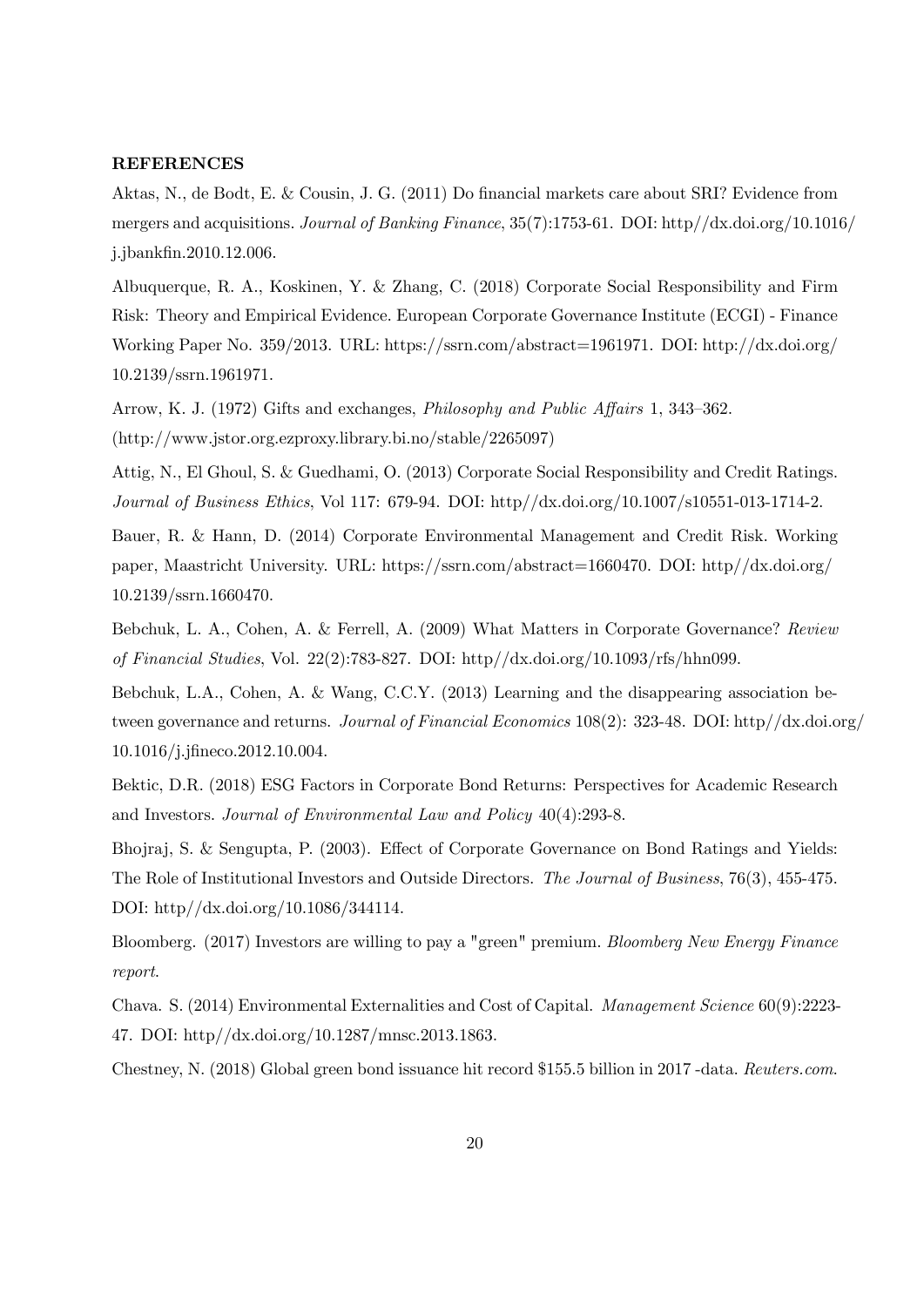January 10. URL: https://www.reuters.com/article/greenbonds-issuance/global-green-bond-issuancehit-record-155-5-billion-in-2017-data-idUSL8N1P5335, accessed May 18, 2018.

Deng, X., Kang, J. & Low, B. S. (2013) Corporate social responsibility and stakeholder value maximization: Evidence from mergers. Journal of Financial Economics, 110(1):87-109. DOI: http//dx.doi.org/10.1016/j.jfineco.2013.04.014.

Derwall, J., Guenster, N., Bauer, R. & Koedijk, K. (2005). The Eco-Efficiency Premium Puzzle. Financial Analysts Journal,  $61(2)$ , 51-63. DOI: http//dx.doi.org/10.2469/faj.v61.n2.2716.

Derwall, J. & Koedijk, K. C. G. (2009) Socially Responsible Fixed-Income Funds. Journal of Business Finance and Accounting, Vol. 36:210-29. DOI: http://dx.doi.org/10.1111/j.1468-5957.2008.02119.x.

Dimson, E., Karakaş, O. & Li, X. (2015) Active ownership. Review of Financial Studies, 28(12):3225-68. DOI: http://dx.doi.org/10.1093/rfs/hhv044.

Dorfleitner, G., Halbritter, G. & Nguyen, M. (2015) Measuring the level and risk of corporate responsibility — An empirical comparison of different ESG rating approaches. Journal of Asset Management 16:450-66. DOI: http//dx.doi.org/10.1057/jam.2015.31.

Dowell, G., Hart, S. & Yeung, B. (2000) Do corporate global environmental standards create or destroy market value? Management Science, 46(8):1059-74. DOI: http//dx.doi.org/10.1287 /mnsc.46.8.1059.12030.

El Ghoul, S. & Karoui, A. (2017) Does corporate social responsibility affect mutual fund performance and flows? Journal of Banking  $\mathcal C$  Finance, Vol. 77:53-63. DOI: http://dx.doi.org/10.1016/ j.jbankfin.2016.10.009.

Ferrell, A., Liang, H. & Renneboog, L. (2016) Socially responsible firms. Journal of Financial Economics 122:55-606. DOI: http//dx.doi.org/10.1016/j.jfineco.2015.12.003.

Flammer, C. (2013) Corporate Social Responsibility and Shareholder Reaction: The Environmental Awareness of Investors. Academy of Management Journal, 56(3), pp. 758—781. DOI: http//dx.doi.org/10.5465/amj.2011.0744.

Flammer, C. (2015) Does corporate social responsibility lead to superior financial performance? A regression discontinuity approach. Management Science, 61:2549-68. DOI: http//dx.doi.org/10.1287 /mnsc.2014.2038.

Flammer, C. (2018) Corporate Green Bonds. Working paper, Boston University. URL: https: //ssrn.com/abstract=3125518. DOI: http//dx.doi.org/10.2139/ssrn.3125518.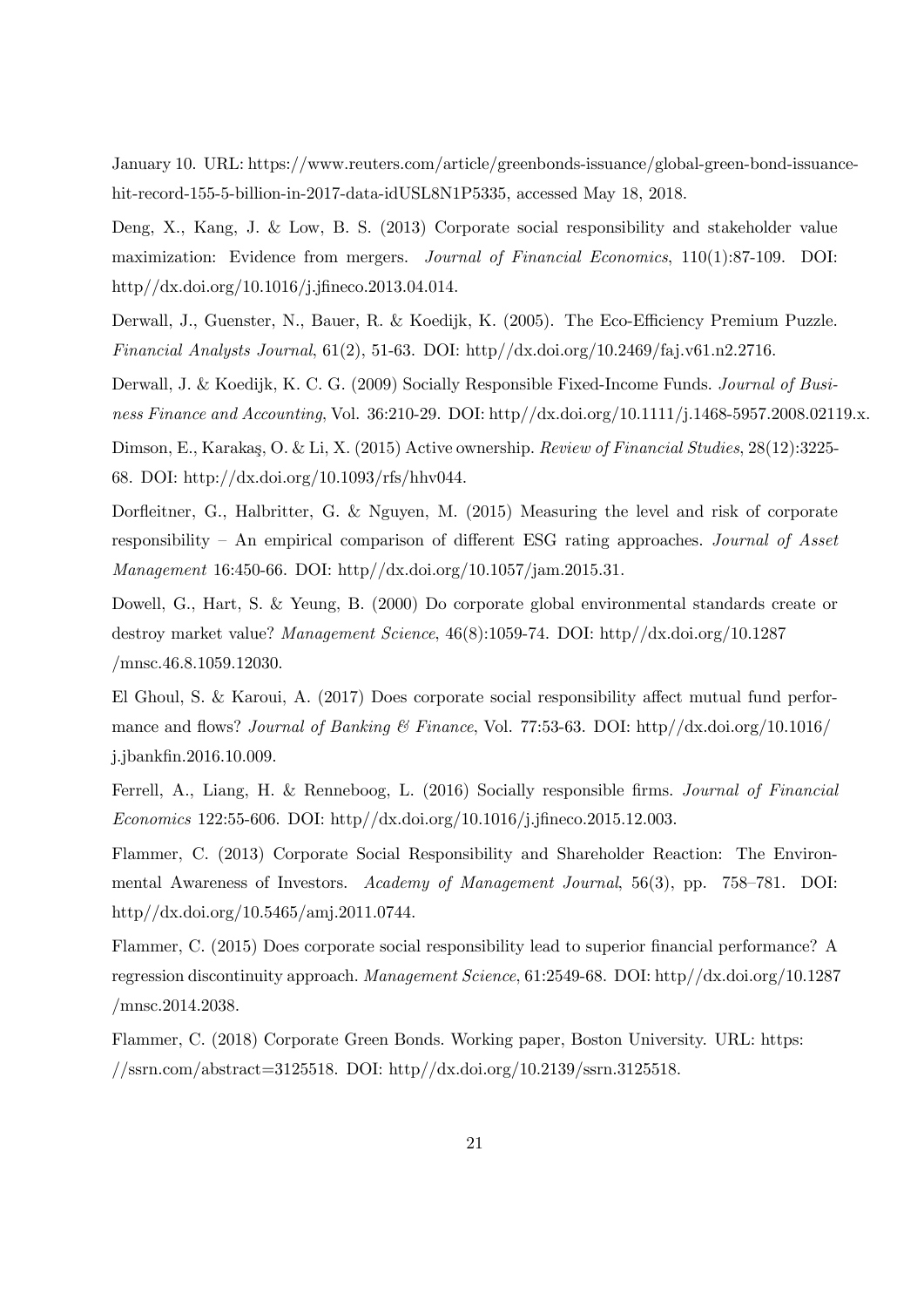Friedman, M. (1970) The social responsibility of business is to increase profits. New York Time Magazine, Sept. 13, pp.122-26.

Ge, W. & Liu, M. (2015) Corporate social responsibility and the cost of corporate bonds. Journal of Accounting and Public Policy 34(6):597—624. DOI: http//dx.doi.org/10.1016/j.jaccpubpol.2015.05.008.

Gibson , R. & Krueger, P. (2018) The Sustainability Footprint of Institutional Investors. Swiss Finance Institute Research Paper No. 17-05. URL: https//ssrn.com/abstract=2918926. DOI: http//dx.doi.org/10.2139/ssrn.2918926.

Gloßner, S. (2017) ESG Risks and the Cross-Section of Stock Returns. Working paper. URL: https://ssrn.com/abstract=3004689. DOI: http//dx.doi.org/10.2139/ssrn.3004689.

Gompers, P. A., Ishii, J. L. & Metrick, A. (2003) Corporate Governance and Equity Prices. Quarterly Journal of Economics, Vol. 118(1):107-55. DOI: http//dx.doi.org/10.1162/00335530360535162.

Grewal, J., Hauptmann, C. & Serafeim, G. (2017) Material Sustainability Information and Stock Price Informativeness. Harvard Business School Working Paper. URL: https://ssrn.com/abstract= 2966144. DOI: http//dx.doi.org/10.2139/ssrn.2966144.

Halbritter, G. & Dorfleitner, G. (2015) The wages of social responsibility–where are they? A critical review of ESG investing. Review of Financial Economics, 26:25-35. DOI: http//dx.doi.org/ 10.1016/j.rfe.2015.03.004.

Henke, H.-M. (2016) The Effect of Social Screening on Bond Mutual Fund Performance. Journal of Banking and Finance, Vol. 67:69-84. DOI: http//dx.doi.org/10.1016/j.jbankfin.2016.01.010.

Hillman, A. J. & Keim G. D. (2001) Shareholder value, stakeholder management, and social issues: what's the bottom line? Strategic Management Journal 22(2):125-39. DOI: http//dx.doi.org/10.1002/ 1097-0266(200101)22:2<125::aid-smj150>3.0.co;2-h.

Hoepner, A.G.F. & Nilsson, M. (2017a) Expertise among SRI fixed income funds and their management companies. Working Paper, University of Reading. URL: https://ssrn.com/abstract=2517057. DOI: http//dx.doi.org/10.2139/ssrn.2517057.

Hoepner, A.G.F. & Nilsson, M. (2017b) No news is good news: Corporate social responsibility ratings and fixed income portfolios. Working Paper, University of Reading. URL: https: //ssrn.com/abstract=2943583. DOI: http//dx.doi.org/10.2139/ssrn.2943583.

Hoepner, A.G.F., Oikonomou, I., Scholtens, B. & Schröder, M. (2016) The Effects of Corporate and Country Sustainability Characteristics on the Cost of Debt: An International Investigation. Journal of Business Finance & Accounting, Vol. 43:158-90. DOI: http//dx.doi.org/10.1111/jbfa.12183.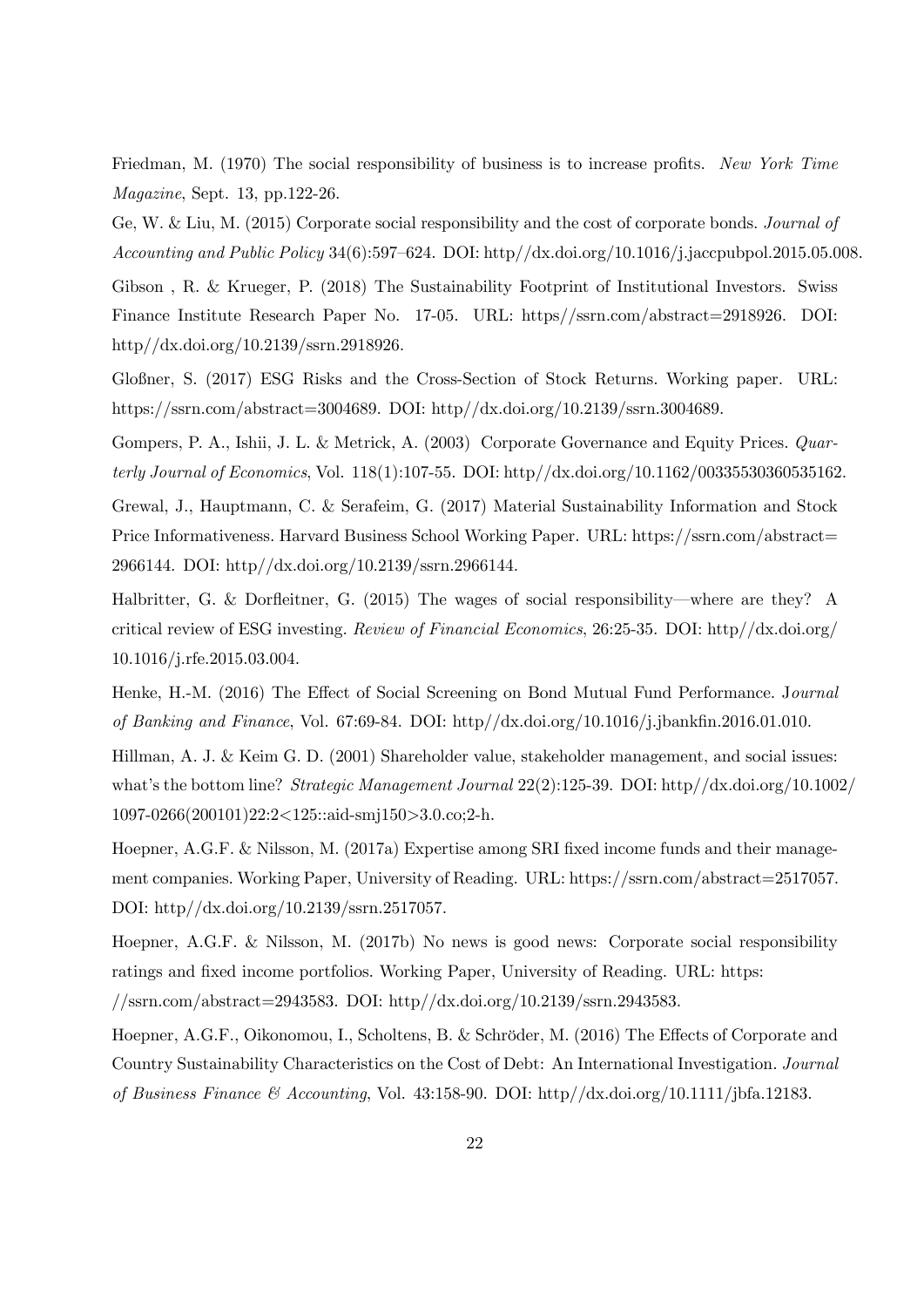Hoepner, A.G.F., Oikonomou, I., Sautner, Z., Starks, L. T. & Zhou, X. (2018) ESG Shareholder Engagement and Downside Risk. AFA 2018 paper. DOI: http//dx.doi.org/10.2139/ssrn.2874252.

Hong, H. G. & Liskovich, I. (2016) Crime, Punishment and the Value of Corporate Social Responsibility. Working paper, Columbia University. URL: https://ssrn.com/abstract=2492202. DOI: http//dx.doi.org/10.2139/ssrn.2492202.

HSBC. (2016) Green Bonds 2.0. Fixed Income Credit report. URL: https://www.hsbc.com/investorrelations/fixed-income-investors/green-and-sustainability-bonds, accessed May 18, 2018.

I4CE. (2016) Beyond transparency: unlocking the full potential of green bonds. Institute for Climate Economics. URL: https://www.i4ce.org/wp-core/wp-content/uploads/2016/06/I4CE\_Green\_Bonds-1.pdf, accessed May 18, 2018.

ICMA. (2017) Green Bond Principles. https://www.icmagroup.org/assets/documents/Regulatory/ Green-Bonds/GreenBondsBrochure-JUNE2017.pdf, accessed May 18, 2018.

Inderst, G., Kaminker, C. & Stewart, F. (2012) Defining and Measuring Green Investments. OECD Working Papers on Finance, Insurance and Private Pensions, No. 24. URL: https://ssrn.com/ abstract=2742085. DOI: http//dx.doi.org/10.1787/5k9312twnn44-en.

Jagannathan, R., Ravikumar, A. & Sammon, M. (2017) Environmental, Social, and Governance Criteria: Why Investors are Paying Attention. NBER Working Paper No. w24063. URL: https:  $\frac{\text{N}}{\text{S}}$ srn.com/abstract=3082225. DOI: http://dx.doi.org/10.3386/w24063.

Karpoff, J., Lott, J. & Wehrly, E. (2005) The Reputational Penalties for Environmental Violations: Empirical Evidence. The Journal of Law and Economics 48:2, 653-675. DOI: http//dx.doi.org/ 10.1086/430806.

Khan, M., Serafeim, G. & Yoon, A. (2016) Corporate Sustainability: First Evidence on Materiality. The Accounting Review, Vol. 91(6): 1697-1724. DOI: http//dx.doi.org/10.2308/accr-51383.

Karpf, A. & Mandel, A. (2017) Does it Pay to Be Green? Working Paper, Universitée Paris 1. URL: https://ssrn.com/abstract=2923484. DOI: http://dx.doi.org/102139/ssrn.2923484.

Kim, E.-H. & Lyon, T. (2011) When does institutional investor activism increase shareholder value? The Carbon Disclosure Project. B.E. Journal of Economic Analysis & Policy, 11(1). DOI: http//dx.doi.org/10.2202/1935-1682.2676.

Knack, S. & Keefer, P. (1997) Does social capital have an economic payoff? A cross-country investigation, Quarterly Journal of Economics 112, 1251—1288. DOI: http://dx.doi.org/10.1162/ 003355300555475.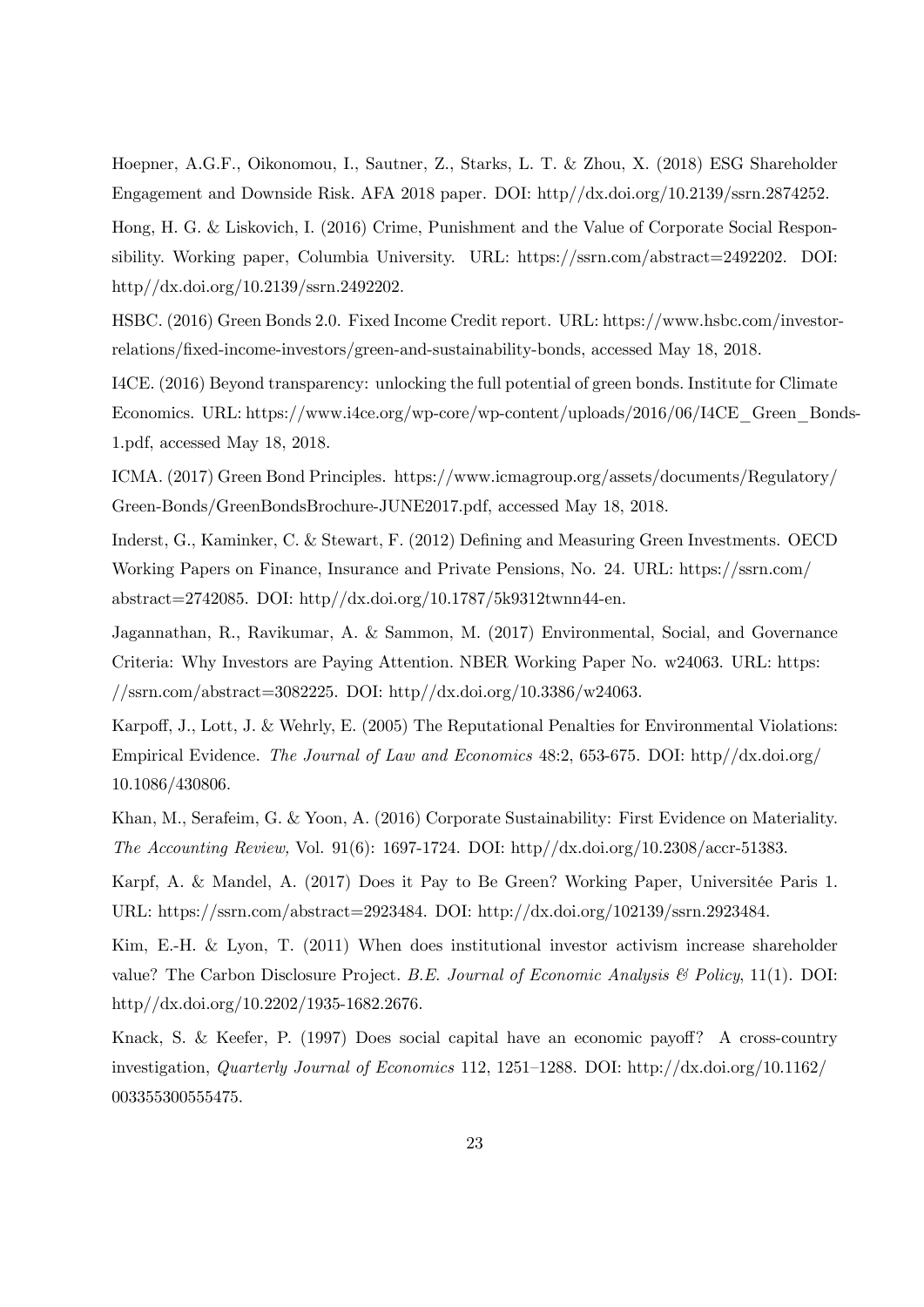Konar, S. & Cohen, M. A. (2001) Does the market value environmental performance? Review of Economics and Statistics, 83(2):281-89. DOI: http//dx.doi.org/10.1162/00346530151143815.

Krueger, P. (2015) Corporate goodness and shareholder wealth. Journal of Financial Economics, Vol. 115(2):304-29. DOI: http//dx.doi.org/10.1016/j.jfineco.2014.09.008.

Krueger, P. (2015) Climate change and firm valuation: Evidence from a quasi-natural experiment. Research paper no. 15-40, Swiss Finance Institute. URL: https//ssrn.com/abstract=2565523. DOI: http//dx.doi.org/10.2139/ssrn.2565523.

Leite, P. & Cortez, M. C. (2018) The Performance of European Socially Responsible Fixed-Income Funds. Investment Analysts Journal, 47(1) 65-79. DOI: http//dx.doi.org/10.1080/ 10293523.2017.1414911.

Lins, K. V., Servaes, H. & Tamayo, A. (2017), Social Capital, Trust, and Firm Performance: The Value of Corporate Social Responsibility during the Financial Crisis. The Journal of Finance, 72: 1785-1824. DOI: http//dx.doi.org/10.1111/jofi.12505.

Margolis, J. D., Elfenbein, H. A. & Walsh, J. P. (2011) Does it Pay to Be Good...And Does it Matter? A Meta-Analysis of the Relationship between Corporate Social and Financial Performance. Working paper, Harvard Business School. URL: https://ssrn.com/abstract=1866371. DOI: http//dx.doi.org/10.2139/ssrn.1866371.

Menz, K. (2010) Corporate social responsibility: is it rewarded by the corporate bond market? A critical note. Journal of Business Ethics 96:117—34. DOI: http//dx.doi.org/10.1007/s10551-010- 0452-y.

OECD. (2017) Green bonds: Mobilising Bond Markets for a low-carbon transition. OECD Publishing, Paris. URL: https://www.oecd.org/environment/cc/Green%20bonds%20PP%20[f3]%20[lr].pdf

Oikonomou, I., Brooks, C. & Pavelin, S. (2014) The Effects of Corporate Social Performance on the Cost of Corporate Debt and Credit Ratings. The Financial Review 49:49—75. DOI: http//dx.doi.org/ 10.1111/fire.12025.

Preclaw, R. & Bakshi, A. (2015) The Cost of Being Green. Barclays Credit Research. URL: https://www.environmental-finance.com/assets/files/US\_Credit\_Focus\_The\_Cost\_of\_Being\_Green.pdf

Reed, P., Cort, T. & Yonavjak, L. (2017) Data-Driven Green Bond Ratings: A Market Catalyst. Journal of Investing, Forthcoming. URL: https://ssrn.com/abstract=3027045. DOI: http// dx.doi.org/10.2139/ssrn.3027045.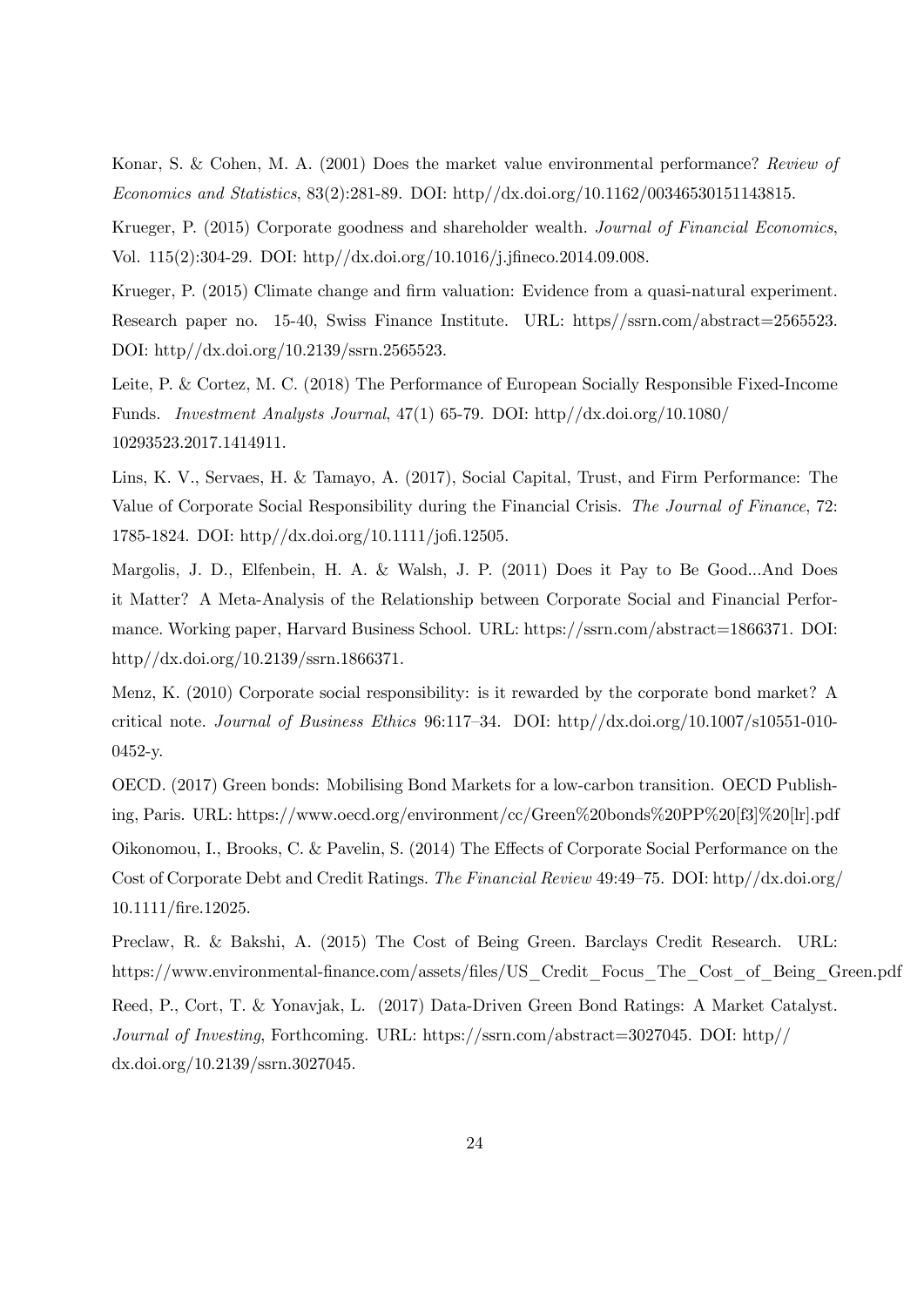Renneboog, L., Ter Horst, J. & Zhang, C. (2008a) The price of ethics and stakeholder governance: the performance of socially responsible mutual funds. Journal of Corporate Finance, Vol. 14:302-22. DOI: http//dx.doi.org/10.1016/j.jcorpfin.2008.03.009.

Renneboog, L., Ter Horst, J. & Zhang, C. (2008b) Socially responsible investments: institutional aspects, performance, and investor behavior. Journal of Banking and Finance, Vol. 32:1723-42. DOI: http//dx.doi.org/10.1016/j.jbankfin.2007.12.039.

Serafeim, G. & Grewal, J. (2017) The Value Relevance of Corporate Sustainability Disclosures: An Analysis of a Dataset from One Large Asset Owner. Harvard Business School Working Paper. URL: https://ssrn.com/abstract=2966767. DOI: http//dx.doi.org/10.2139/ssrn.2966767.

Shi, G. & Sun, J. (2015) Corporate Bond Covenants and Social Responsibility Investment. Journal of Business Ethics 131: 285-303. DOI: http//dx.doi.org/10.1007/s10551-014-2272-y.

Statman, M. & Glushkov, D. (2009) The Wages of Social Responsibility. Financial Analysts Journal, 65(4):33-46. DOI: http//dx.doi.org/10.2469/faj.v65.n4.5.

Stellner, C., Klein, C. & Zwergel, B. (2015) Corporate social responsibility and Eurozone corporate bonds: The moderating role of country sustainability. Journal of Banking and Finance 59:538—49. DOI: http//dx.doi.org/10.1016/j.jbankfin.2015.04.032.

Waddock, S. & Graves, S. (1997) The corporate social performance–financial performance link. Strategic Management Journal 18(4):303-19. DOI: http//dx.doi.org/10.1002/ (SICI)1097-0266(199704)18:4<303::AID-SMJ869>3.0.CO;2-G.

Wulandari, F., Schäfer, D., Andreas, S. & Sun, C. (2018) Liquidity Risk and Yield Spreads of Green Bonds. DIW Berlin Discussion Paper No. 1728. URL: https://ssrn.com/abstract=3161323. doi: 10.2139/ssrn.3161323. DOI: http//dx.doi.org/10.2139/ssrn.3161323.

Zerbib, O. D. (2017) The Green Bond Premium. Working paper Tilburg University. URL: https://ssrn.com/abstract=2890316. DOI: http//dx.doi.org/10.2139/ssrn.2890316.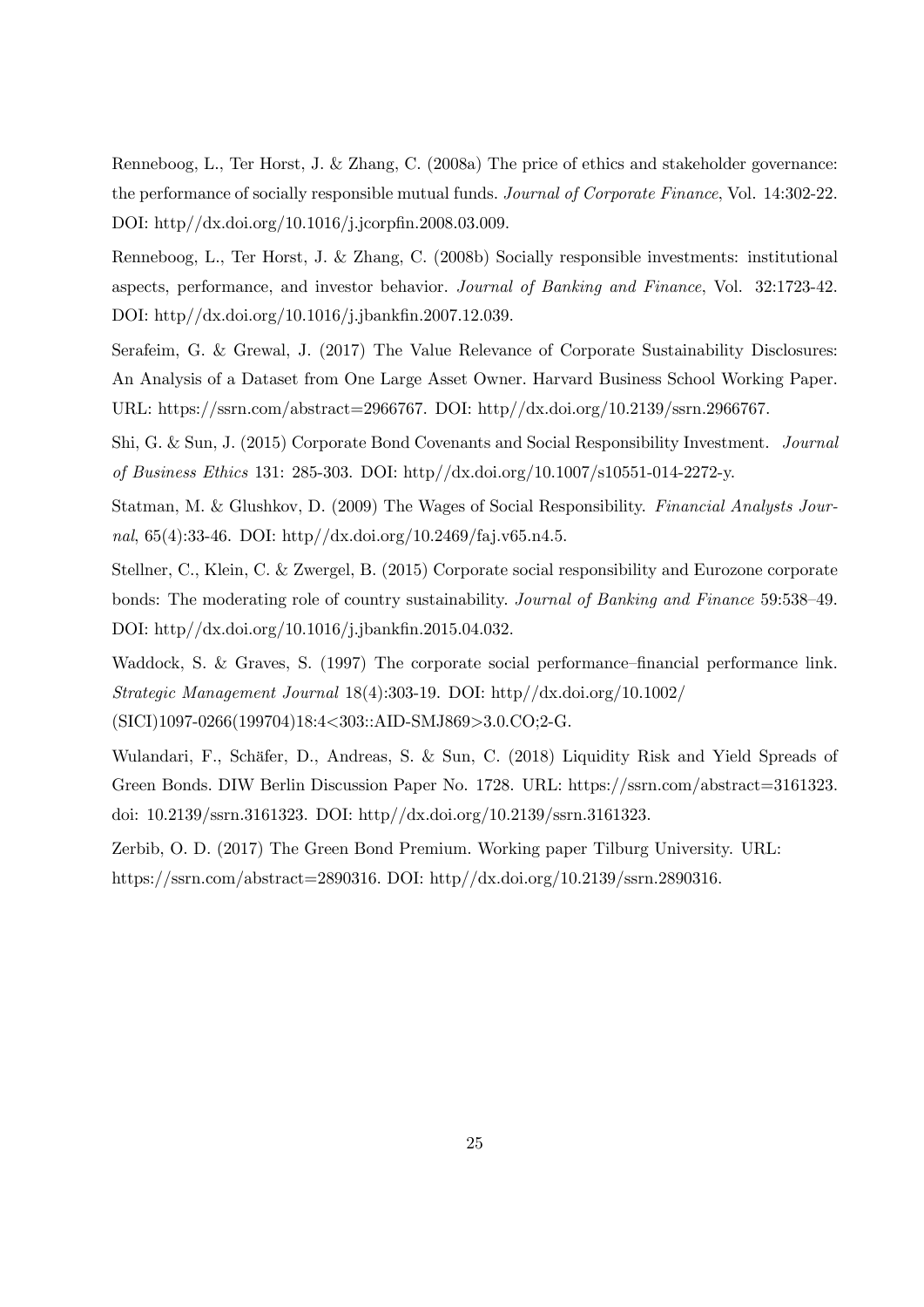| Study                                           | Focus     | Dep. Var.      | Main Findings                        |  |  |  |  |
|-------------------------------------------------|-----------|----------------|--------------------------------------|--|--|--|--|
| a. Corporate Governance & Firm Value            |           |                |                                      |  |  |  |  |
| Gompers, Ishii, Metrick, 2003                   | G         | ER, EV, FV, OP | Positive for all                     |  |  |  |  |
| Bebchuk, Cohen, Ferrell, 2009                   | G         | ER, EV, FV, OP | Positive for all                     |  |  |  |  |
| Bebchuk, Cohen, Wang, 2013                      | G         | ER, EV, FV, OP | Positive for EV, FV, OP; ER posi-    |  |  |  |  |
|                                                 |           |                | tive before 2000, zero after 2000    |  |  |  |  |
| b. Corporate Social Responsibility & Firm Value |           |                |                                      |  |  |  |  |
| Margolis, Elfenbein, Walsh, 2011                | E,S       | EV, FV, OP     | Small positive declining over time   |  |  |  |  |
|                                                 |           |                | for all                              |  |  |  |  |
| Dowell, Hart, Yeung, 2000                       | E         | EV, FV         | Positive                             |  |  |  |  |
| Deng, Kang, Low, 2013                           | E,S       | Merger ER, BR  | Positive                             |  |  |  |  |
| Aktas, de Bodt, Cousin, 2011                    | E,S       | Merger ER      | Positive                             |  |  |  |  |
| Kruger, 2015                                    | E, S, G   | ESG event ER   | None for god news, Strongly nega-    |  |  |  |  |
|                                                 |           |                | tive for bad news                    |  |  |  |  |
| Ferrell, Liang, Renneboog, 2016                 | E,S       | EV, FV, OP     | Positive, increasing in G            |  |  |  |  |
| Khan, Serafeim, Yoon, 2016                      | E,S       | ER             | Positive for "material" score, none  |  |  |  |  |
|                                                 |           |                | for "non-material" score             |  |  |  |  |
| Grewal, Hauptmann, Serafeim, 2017               | E,S       | $\rm ER$       | Positive for "material" score, none  |  |  |  |  |
|                                                 |           |                | for "non-material" score             |  |  |  |  |
| c. Mutual fund and portfolio performance        |           |                |                                      |  |  |  |  |
| Renneboog, Ter Horst, Zhang, 2008a              | SRI       | <b>MFR</b>     | Negative or zero risk adj. perf.     |  |  |  |  |
| Renneboog, Ter Horst, Zhang, 2008b              | SRI       | <b>MFR</b>     | Negative or zero risk adj. perf.     |  |  |  |  |
| El Ghoul, Karoui, 2017                          | E,S       | <b>MFR</b>     | Negative link CSR score & MFR        |  |  |  |  |
| Derwall et al., 2005                            | Ε         | <b>SPR</b>     | Positive wrt passive benchmark       |  |  |  |  |
| Statman, Glushkov, 2009                         | E,S       | <b>SPR</b>     | Positive, portf.<br>high vs low      |  |  |  |  |
|                                                 |           |                | CSR score, characteristic matched    |  |  |  |  |
|                                                 |           |                | stocks.                              |  |  |  |  |
| Halbritter, Dorfleitner, 2015                   | E,S       | <b>SPR</b>     | High vs low CSR score eq. ptfs,      |  |  |  |  |
|                                                 |           |                | large pos. 1990-2001,<br>small pos.  |  |  |  |  |
|                                                 |           |                | 2002-06, zero 2007-12                |  |  |  |  |
| d. Active Engagement                            |           |                |                                      |  |  |  |  |
| Kim, Lyon, 2011                                 | ${\bf E}$ | EV, FV         | Positive                             |  |  |  |  |
| Dimson, Karakas, Li, 2015                       | E, S, G   | ER, EV, FV, OP | Success $&$ benefits high for G, low |  |  |  |  |
|                                                 |           |                | for E, zero for S                    |  |  |  |  |
| Hoepner et al., 2018                            | E, S, G   | ER, EV,        | 30% success, positive if success,    |  |  |  |  |
|                                                 |           |                | both higher for G                    |  |  |  |  |
| Flammer, 2015                                   | E,S       | EV, FV, OP     | Positive, for winning close-call     |  |  |  |  |
|                                                 |           |                | shareholder proposals (mostly em-    |  |  |  |  |
|                                                 |           |                | ployee, and E)                       |  |  |  |  |

Table 1: Studies on the ESG - Corporate Financial Performance relation

This table lists all the papers discussed in Section I and summarizes their main results. The first column lists the authors and publication year of the study. The second column reports the focus of the study, where E, S, G stand for Environmental, Social, Governance ratings or concerns respectively, and SRI for Socially Responsible Investment. The third column reports the outcome variables, where ER denotes Equity (abnormal) Returns; EV, Equity Value; FV, Firm Value; OP, Operating Performance; MFR, Mutual Fund Abnormal Returns; SPR Simulated Portfolio Returns. The fourth column reports the main findings.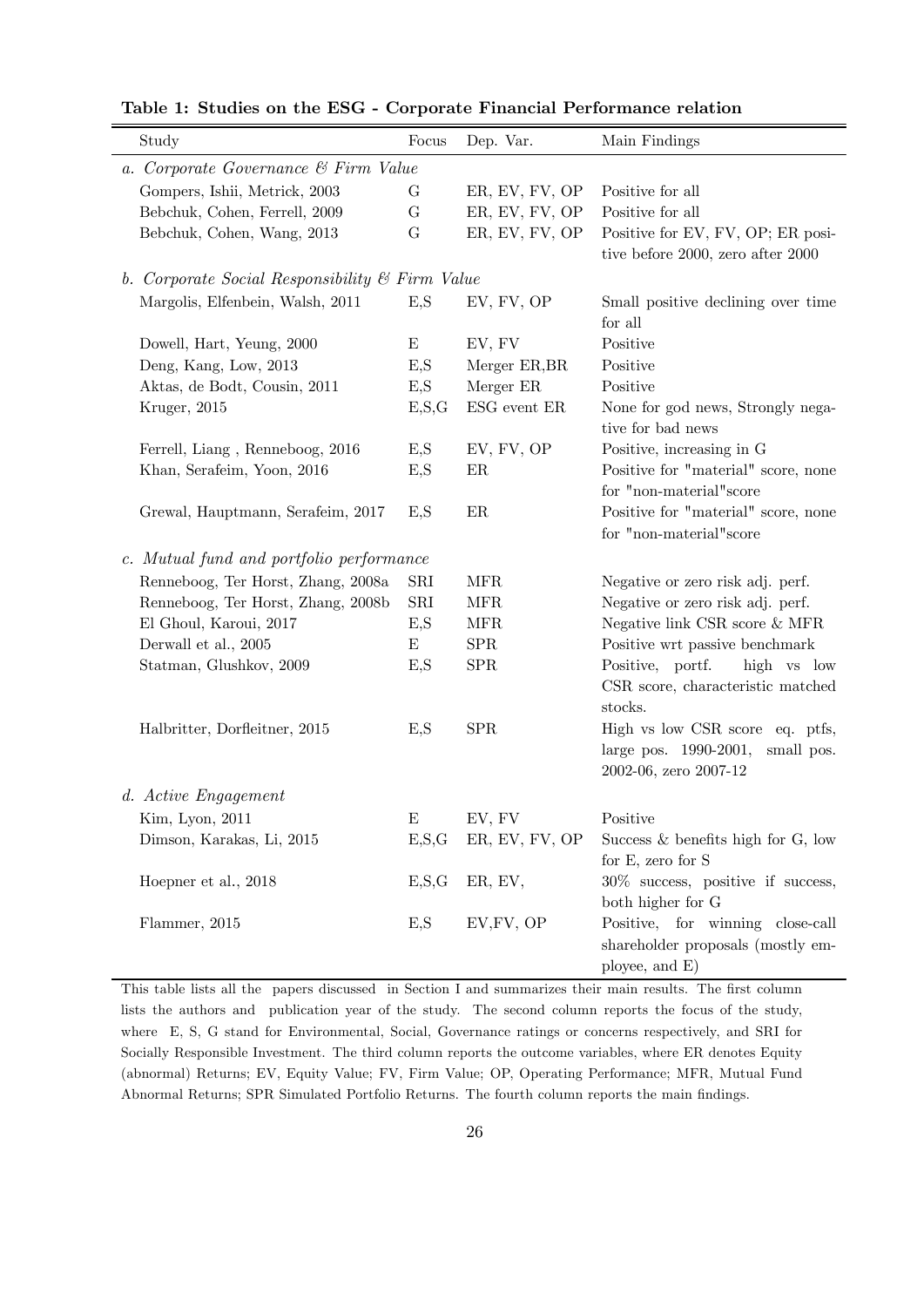| Study                                            | Focus   | Dep. Var.  | Main Findings                                                                               |  |  |  |
|--------------------------------------------------|---------|------------|---------------------------------------------------------------------------------------------|--|--|--|
| a. Corporate Social Responsibility & Credit Risk |         |            |                                                                                             |  |  |  |
| Menz, 2010                                       | E,S     | CS         | High CSR score increases CS                                                                 |  |  |  |
| Stellner, Klein, Zwergel, 2015                   | E,S     | CS         | High CSR score reduces CS                                                                   |  |  |  |
| Bauer, Hann, 2014                                | E       | CS, BV     | High E score, increases BV, decreases CS                                                    |  |  |  |
| Chava, 2014                                      | E       | CS         | Low E scores increase CS, high scores no<br>impact                                          |  |  |  |
| Oikonomou, Brooks, Pavelin, 2014                 | E,S     | CS         | CS negatively related to CSR score                                                          |  |  |  |
| Ge, Liu, 2015                                    | E,S     | BV         | New issue discount negatively related to<br>CSR score                                       |  |  |  |
| Attig, El Ghoul, Guedhami, 2013                  | E,S     | CR         | Positively related to CSR score                                                             |  |  |  |
| Shi, Sun, 2015                                   | E,S     | Cov        | $#$ of covenants negatively related to CSR<br>score                                         |  |  |  |
| b. CSR and G & Bond Value                        |         |            |                                                                                             |  |  |  |
| Bhojraj, Sengupta, 2003                          | G       | CS,CR      | Better G, lower CS, higher CR                                                               |  |  |  |
| Hoepner et al., 2014                             | E       | CS         | Cross-country, country score matters, is-<br>suer score does not                            |  |  |  |
| Deng, Kang, Low, 2013                            | E,S     | Merger BR  | Negative, low CSR acquirers; zero, high<br>CSR acquirers                                    |  |  |  |
| c. $CSR$ and $G \& Bond Returns$                 |         |            |                                                                                             |  |  |  |
| Derwall, Koedijk, 2009                           | SRI     | <b>MFR</b> | No difference with non-SR funds                                                             |  |  |  |
| Henke, 2016                                      | SRI     | <b>MFR</b> | Outperforms non-SR-peers in recession,<br>underperform in expansions, overall posi-<br>tive |  |  |  |
| Leite, Cortez, 2018                              | SRI     | <b>MFR</b> | Outperform non-SR peers, due to lower<br>holdings of low sustainability sovereigns.         |  |  |  |
| Hoepner, Nilsson, 2017a                          | SRI     | <b>MFR</b> | SR bond funds from firms with ESG ex-<br>pertise outperform SR-peers                        |  |  |  |
| Hoepner, Nilsson, 2017b                          | E, S, G | <b>SPR</b> | Neutral score bond portfolios outperform<br>both low and high score portfolios              |  |  |  |
| Bektic, 2018                                     | E, S, G | MFR/SPR    | Mixed                                                                                       |  |  |  |

Table 2: Studies on the ESG - Bond Value relation

This table lists all the papers discussed in Section II & III and summarizes their main results. The first column lists the authors and publication year of the study. The second column reports the focus of the study, where E, S, G stand for Environmental, Social, Governance ratings or concerns respectively, and SRI for Socially Responsible Investment. The third column reports the outcome variables, where BR denotes Bond (abnormal) Return; BV, Bond Value; CR, Credit Rating; CS, Credit Spread; Cov, Covenants; MFR, Mutual Fund Abnormal Returns; SPR Simulated Portfolio Returns. The fourth column reports the main findings.